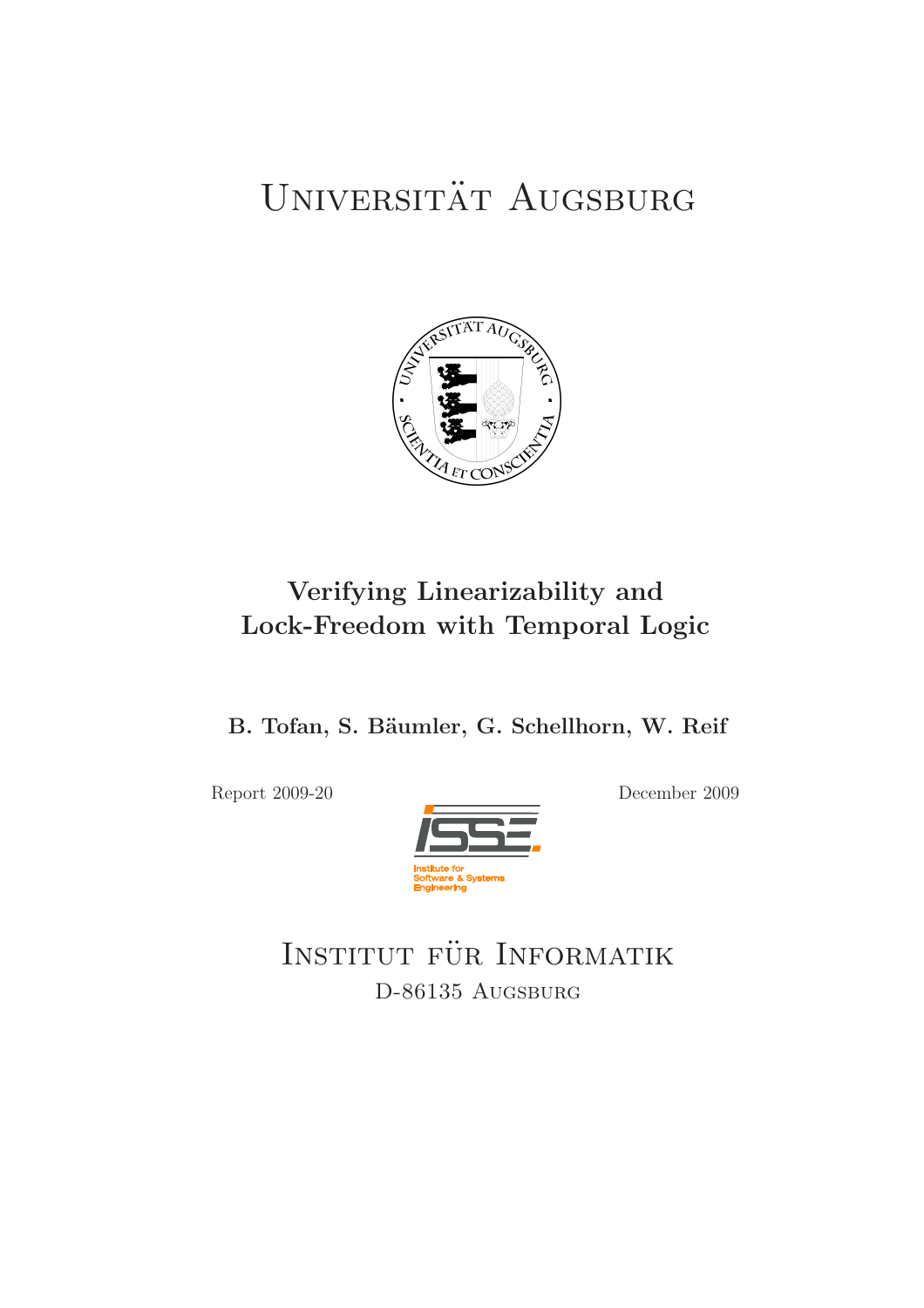Copyright  $\odot$  B. Tofan, S. Bäumler, G. Schellhorn, W. Reif Institut für Informatik Universität Augsburg D–86135 Augsburg, Germany http://www.Informatik.Uni-Augsburg.DE — all rights reserved —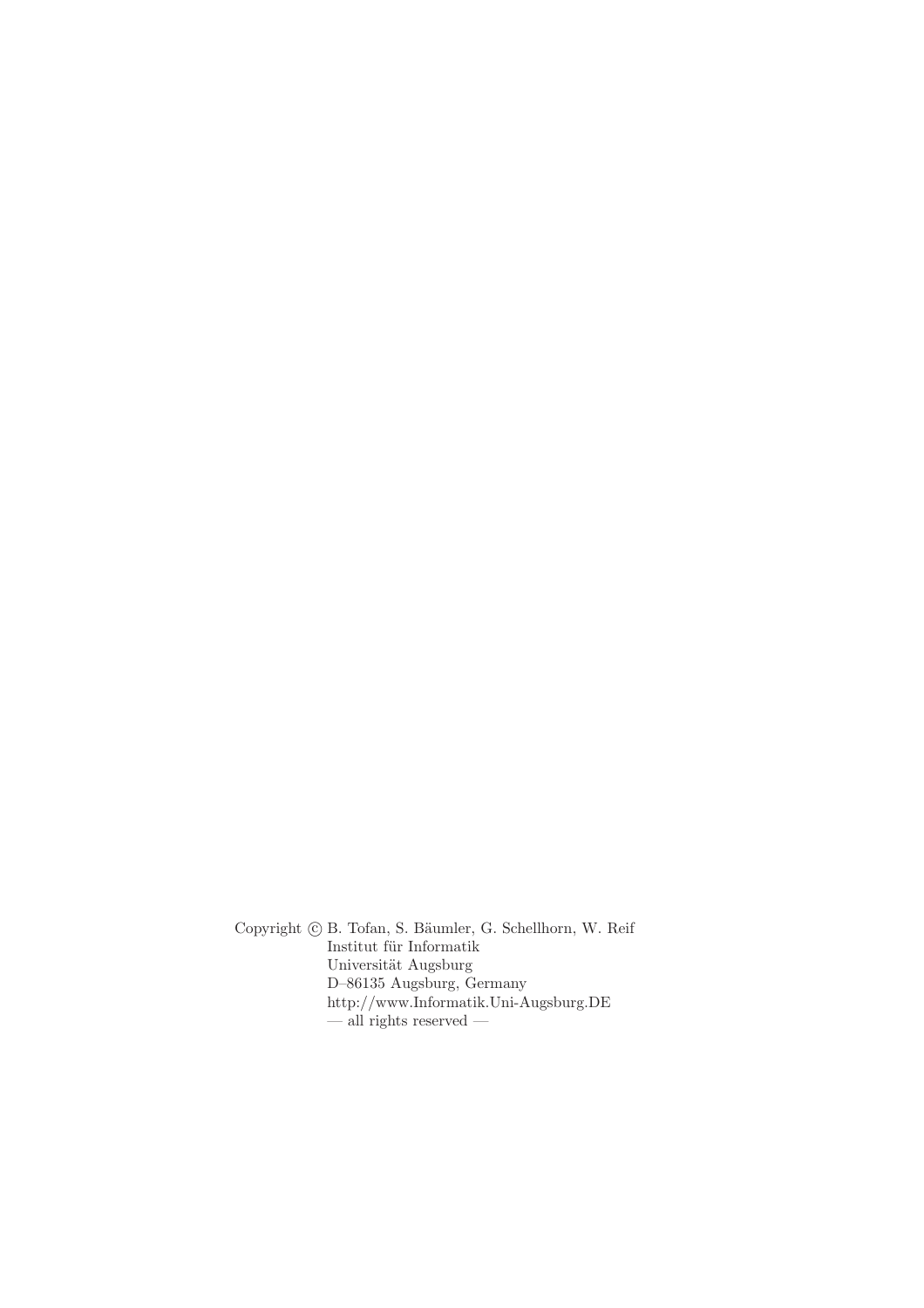### Verifying Linearizability and Lock-Freedom with Temporal Logic

Bogdan Tofan, Simon Bäumler, Gerhard Schellhorn, and Wolfgang Reif

Institute for Software & Systems Engineering University of Augsburg D-86135 Augsburg, Germany {tofan,baeumler,schellhorn,reif}@informatik.uni-augsburg.de

Abstract. The development and analysis of efficient concurrent algorithms is currently an active field of research. Lock-free implementations try to better utilize the capacity of modern multi-core computers, by increasing the potential to run in parallel. This leads to a high degree of possible interference which makes the verification of these algorithms challenging. Many techniques have been proposed to prove safety and liveness properties of these implementations. Our approach is fully mechanized and based upon rely-guarantee reasoning and the temporal logic framework of the interactive theorem prover KIV. By means of a slightly improved version of Michael and Scott's lock-free queue algorithm we describe how the most complex parts of the proofs can be reduced to simple steps of symbolic execution.

Keywords: Verification, Temporal Logic, Compositional Reasoning, Rely-Guarantee, Linearizability, Lock-Freedom

#### 1 Introduction

The classic approach to protect parts of a shared data structure from concurrent access are mutual exclusion locks. One severe disadvantage of this method is that the crash or suspension of a single process can cause a deadlock or delay of the entire system. Lock-free algorithms were developed to overcome this shortcoming. One of their main features is that the crash or delay of a single process has no negative effect on the progress of other processes. This is usually achieved by applying atomic synchronization primitives such as CAS (compare and swap) or LL/SC (load linked/store conditional) and an optimistic try and retry scheme:

- 1. Modification of the shared data structure is prepared, e.g. storage is allocated, local fields are initialized.
- 2. The part of the data structure to be modified is stored in a local variable (sometimes called "snapshot").
- 3. The shared data structure is updated in one step if no interference has occurred since taking the local snapshot.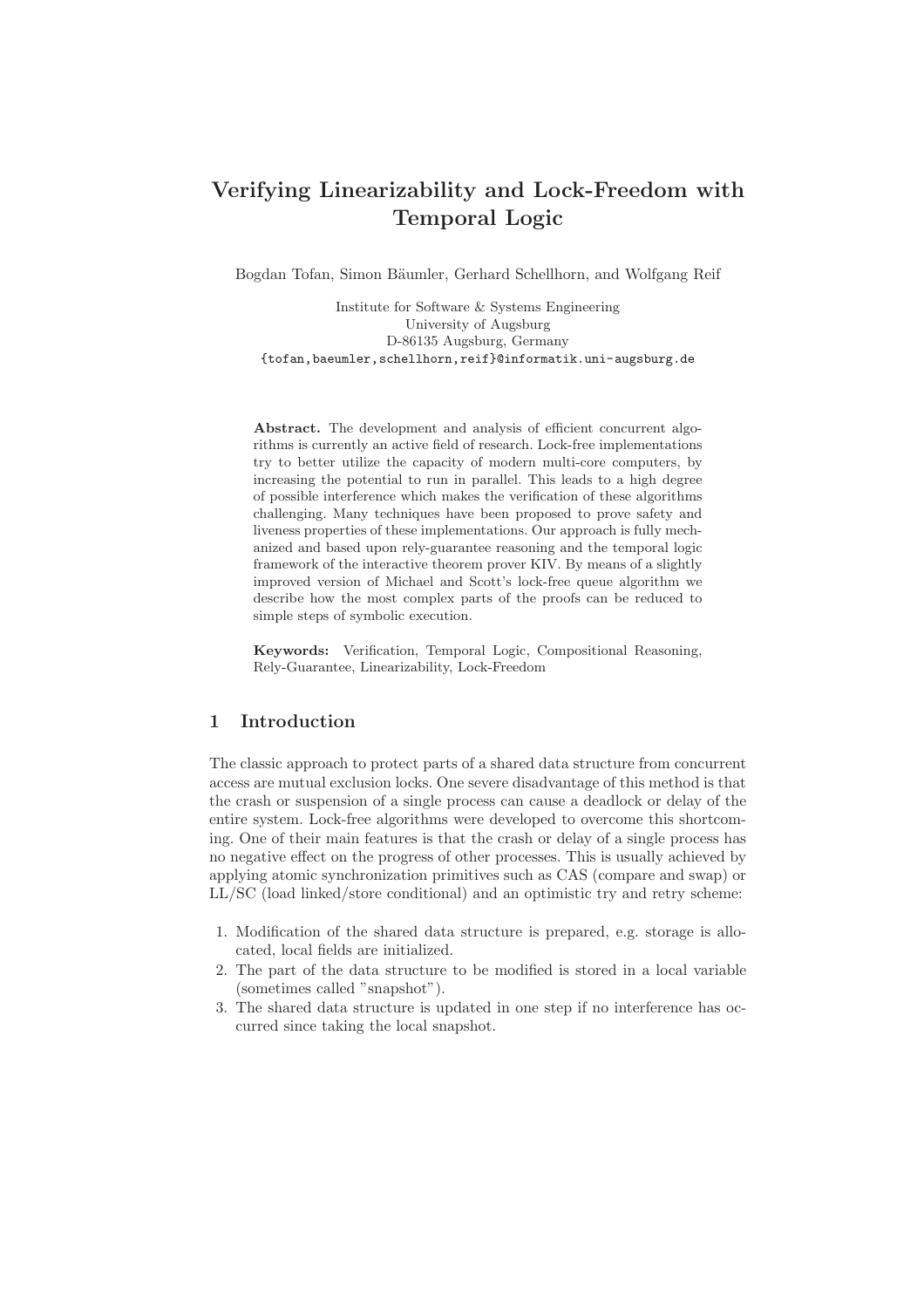If another process has changed the relevant parts of the shared state between execution of steps 2 and 3,  $1$  the current process must retry by executing step 2 and 3 again until no interference hinders its update.

This basic idea is extended in lots of different ways, such as by introducing reciprocal helping schemes or executing additional algorithms between the fail and the retry of an update. These techniques have resulted in lock-free implementations of various data structures, amongst others stacks [1, 2], queues [3], deques [4] and hash tables [5]. Some of the proposed algorithms had subtle errors which were found when trying to formally prove their correctness [6]. The complexity of these implementations justifies the effort of formal verification and various approaches have been proposed to prove correctness [7–10] and liveness [11–13].

The main correctness criterion for lock-free algorithms is linearizability. It requires each operation to take effect instantaneously at some point (the linearization point) between its invocation and its response, behaving according to its sequential specification [14]. This property rules out certain interleavings but does not guarantee any kind of progress. Lock-freedom is a global liveness condition which requires that at all times in a concurrent execution, one of the running operations eventually completes [15]. Consequently, as soon as no further operations are invoked, all currently active operations eventually complete. However, if the system repeatedly invokes new operations, single processes might never complete, i.e. lock-freedom does not prevent single processes from starvation.

Our verification approach is fully mechanized (using just one tool and logic to specify and verify both the derivation of proof obligations as well as their use in case studies) and provides two decomposition theorems based on rely-guarantee reasoning [16, 17] and interval temporal logic [18, 19]: a generic refinement theorem which can be instantiated to prove linearizability and a theorem for proving lock-freedom. Both theorems have been verified in the semi-automated prover KIV [20] and successfully applied on several lock-free algorithms. We demonstrate our technique using a practical lock-free queue algorithm published by Doherty et al. [7], based on the original implementation of Michael and Scott [3].

This report is an extension of [10] which mainly concentrates on the linearizability of a simple stack algorithm and briefly outlines the dequeue operation for the queue. Here we formalize the entire queue algorithm and give its linearizability proof. Additionally we describe a decomposition theorem for lock-freedom, illustrating its application on the queue. The main contributions are:

- A fully mechanized approach for the intuitive specification and verification of lock-free algorithms. Both theorems and the case study have been mechanically verified. We provide an easy to read specification language and require no program counter values for the reasoning.

 $1$  the number of code lines between phase 2 and 3 is typically as small as possible, in order to reduce the possibility of interference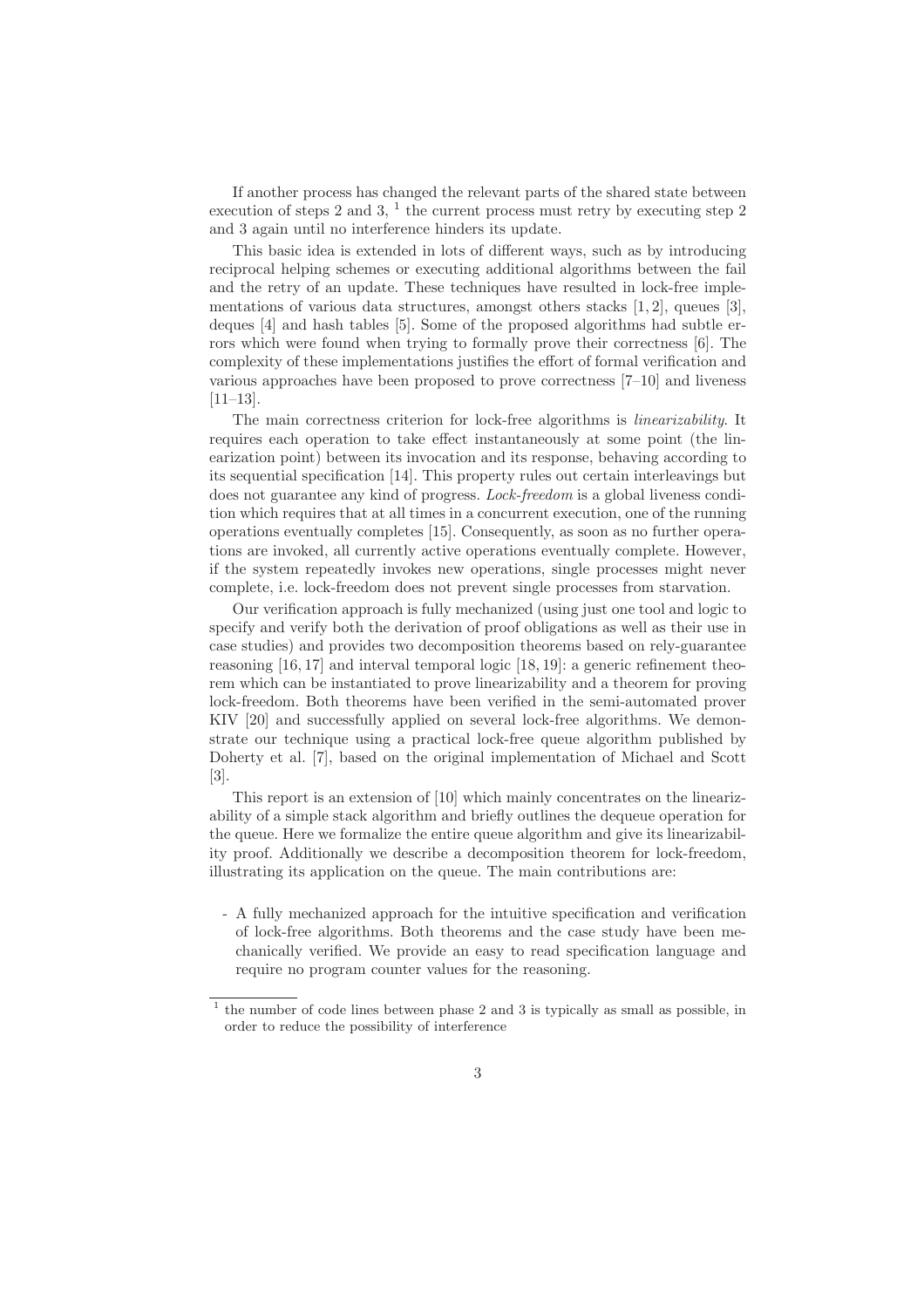- An expressive temporal logic framework which allows for the proof of safety and liveness properties. Moreover, the  $\stackrel{+}{\rightarrow}$  operator from rely-guarantee reasoning can be easily defined.
- A refinement method which reduces complex parts of other proofs to simple steps of symbolic execution: no backward simulation or prophecy variable is necessary to prove refinement for the dequeue operation.
- A decomposition theorem to prove lock-freedom which does not rely on the explicit construction of well-founded orders.

We proceed as follows: in Section 2 we describe the queue algorithm and argue informally about its correctness and liveness. Section 3 gives a short introduction to the temporal logic framework implemented in KIV. Section 4 describes the concurrent system model and rely-guarantee reasoning. Moreover, both decomposition theorems are introduced. Section 5 shows how these theorems have been instantiated and applied to prove linearizability and lock-freedom for the queue. We conclude with a section about related work (Section 6) and a summary and outlook (Section 7).

#### 2 The Queue Algorithm

#### 2.1 Michael and Scott's Lock-Free Queue

Lock-free algorithms typically use synchronization primitives such as CAS to atomically alter a shared data structure in the computer's memory. CAS is formally specified in KIV as follows.

$$
CAS(Old, New; G, Succ) {\n if * G = Old then {\n G := New, Succ := true\n } else {\n Succ := false\n }\n}
$$

Value-parameters Old and New are read only whereas G and Succ denote referenceparameters that can be read and modified. CAS compares a global pointer G with the (snapshot) reference stored in pointer *Old*. If these references are equal then  $G$  is updated to a new reference New and the success flag is set to true to indicate a successful CAS. Otherwise this flag is set to *false* indicating that no update has occurred. Since CAS executes atomically (a coma separates parallel assignments), evaluating the if condition should not require an extra step (denoted as  $\mathbf{if}^*$ ). CAS does not guarantee that the value A of global pointer G has not been changed since it was read by a process. In the meantime, some other process might have changed  $G$  to  $B$  and then back to  $A$ . In a system that reuses freed references, these intermediate modifications can lead to subtle errors, since the content of a reallocated memory location might have been changed (ABAproblem). We assume (lock-free) garbage collection [21] and do not explicitly model deallocation at this level of refinement, thus avoiding an ABA-problem.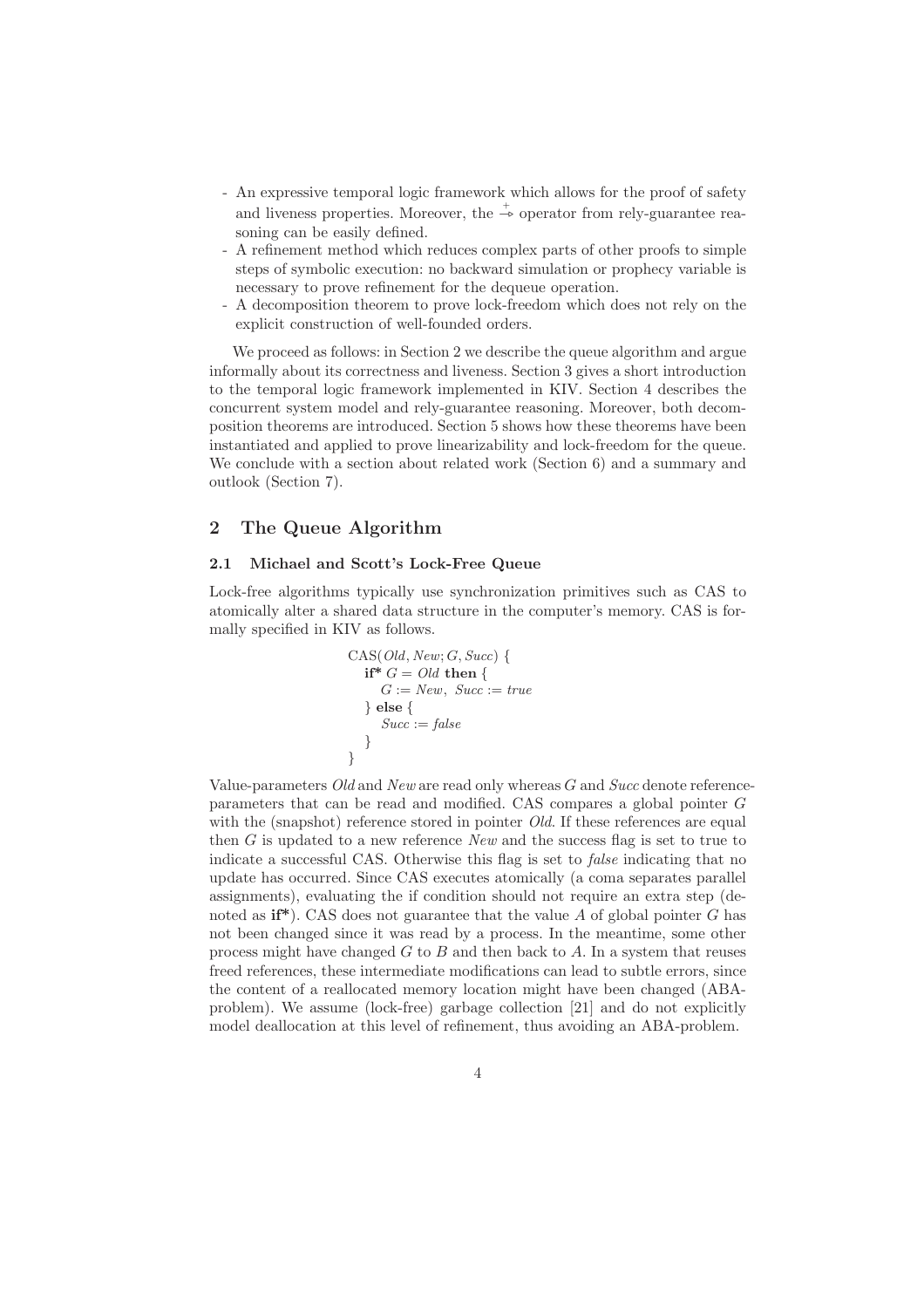The queue is represented in memory as a singly linked list of nodes (pairs of values and references along with .val and .nxt selector functions), a global pointer Head which marks the front of the queue and a global pointer Tail indicating the end of the queue as shown in Figure 1 a) and b). At all times  $Head$  points to a dummy node (its value is irrelevant and denoted by a question mark). This helps to reduce the number of special cases in the implementation. There are



Fig. 1. Queue representation variants

two queue operations: the enqueue operation CEnq adds a node at the end of the queue; the dequeue operation CDeq removes the first node from the queue and returns its value. If the queue is empty, i.e. the dummy node's next reference is null, a special value empty is returned.

Attaching a new node at the end of the queue requires two global updates: the last node's next field must be set to the new node and the global tail pointer must be shifted. Since CAS allows only one atomic write access, it must be utilized twice to cope with this problem. The first successful CAS-transition sets the tail's next field to the new node, leaving the tail pointer lagging behind the last node of the queue, as shown in Figure 1 c). The second employment of CAS shifts the lagging tail to its successive (new) node to reestablish a non-lagging tail representation. These two CAS-transitions do not both take effect atomically. Some other process  $j$  might encounter a lagging tail representation. In this case,  $i$  knows that another process i has successfully attached a new node but has not yet completed its operation. Process  $j$  helps  $i$  by applying CAS to shift the tail to the next node of the linked list which allows  $j$  to possibly add a new node in the next iteration. Hence, the tail pointer will never lag more than one node behind. The enqueue operation combines this helping technique with the typical retry scheme of lock-free algorithms. The formal specification of CEnq is shown in Figure 2.

In lines E2 - E4 a new node is allocated (a fresh reference is chosen and added to the global application heap  $Hp$  in one atomic step) and initialized with input value  $v$  and a null next reference (a semicolon denotes sequential composition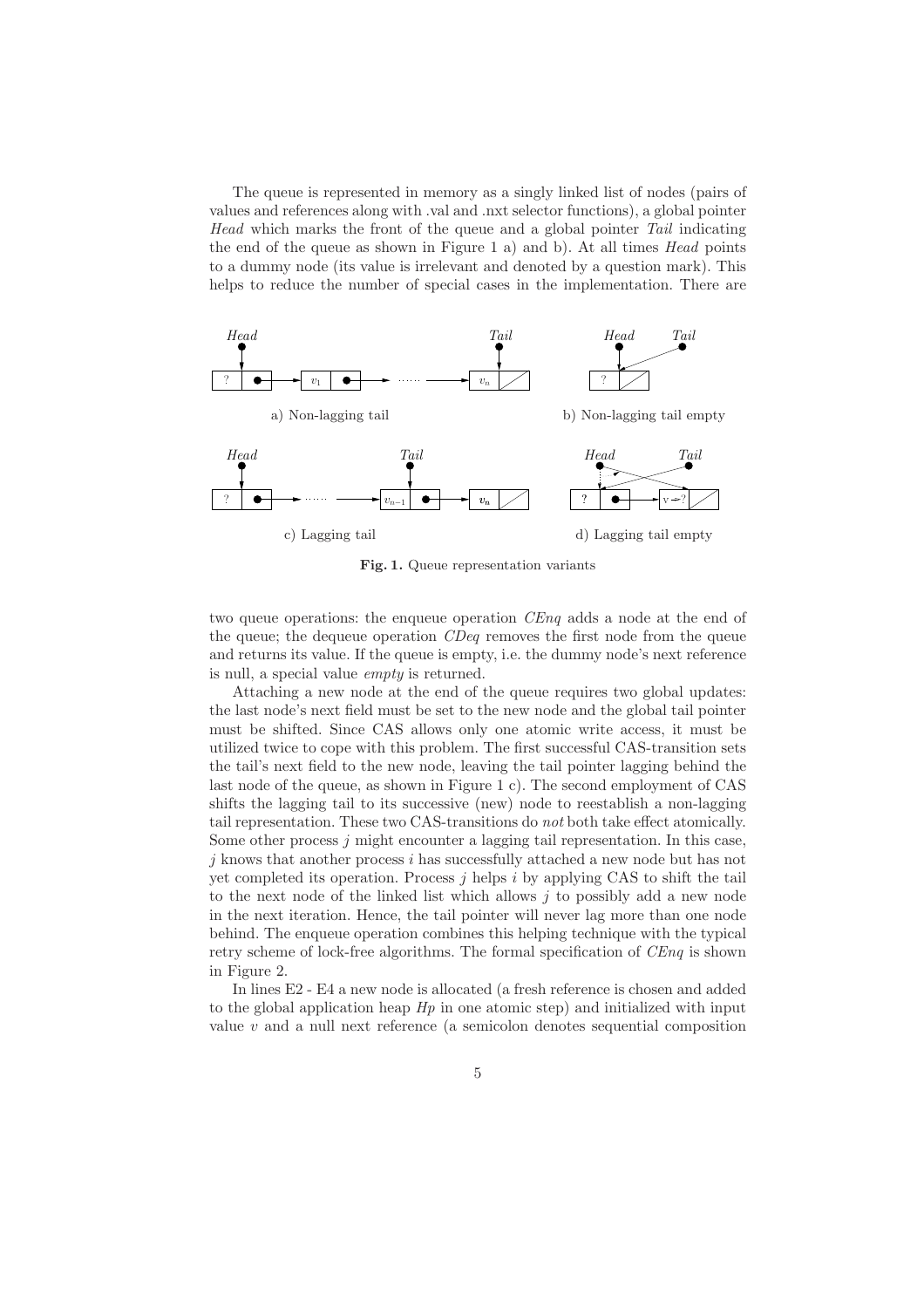```
E1
E2
E3
E.4E5
E6
E7
E8
E9
E10
E11
E12
E13
E14E15
E16
E17
E18
}
    CEnq(v; Hp, Tail, Newe, The, Nxte, SuccE) {
       choose Ref with Ref \neq null \land \neg Ref \in Hp in {
          Hp := Hp \cup \{Ref\}, New := Ref, SuccE := false;Hp[Newe] := v \times null;while \neg SuccE do {
             Tle := Tail:Nxte := Hp[Te].nxt;if Tle = Tail then {
               if Nxte = null then {
                  CAS(Nxte, Newe; Hp[Tele].nxt, SuccE);} else {
                  CAS(Tle, Nxte; Tail);
               }
            }
          }
          CAS(Tle, Newe; Tail);
       }
```
Fig. 2. Formal specification of the enqueue operation

which may be interleaved). In E6 a local snapshot is taken. Its next reference is stored locally in the following line. The test in line E8 checks whether the global tail has not been changed since the snapshot was taken. If this test fails *CEnq* must retry its update due to interference. The next test in E9, discerns the role of the current loop execution: if Nxte is null, line E7 was executed when the global queue was in a non-lagging tail state and the current run might successfully attach a new node at the end of the queue in line E10 and subsequently exit the loop, given that no interference has occurred in the meantime. If the test in E9 is false, the loop will be reiterated and the current process can only try to help some other process by shifting the lagging tail pointer (line E12). The last instruction (line E16) tries to shift the tail pointer after attaching a new node at the end of the queue. This "clean up" guarantees a non-lagging-tail representation in quiescent states. CEnq uses a variant of CAS in which it is irrelevant to know whether it succeeds (lines E12, E16). Moreover, since it will be necessary to observe the values of local variables Newe, Tle, Nxte, SuccE in assertions, they have been lifted to transient parameters (see Section 5).

The formal specification of the dequeue operation is shown in Figure 3. A process executing CDeq takes a snapshot of the global head pointer in line D5 and then locally stores its next reference. If the check in line D7 fails, dequeue must retry as the snapshot has become obsolete. If the test in line D8 is true, the queue was empty when D6 was executed. Hence, CDeq completes returning empty. If the test in D8 is false process i locally stores Nxtd's value and applies CAS to shift the global head pointer, making  $Nxtd$  the new dummy node, line D13. If this CAS-transition fails, the loop body is reiterated. Otherwise the global head is shifted and the remaining lines of code (D14-D17) then deal with a special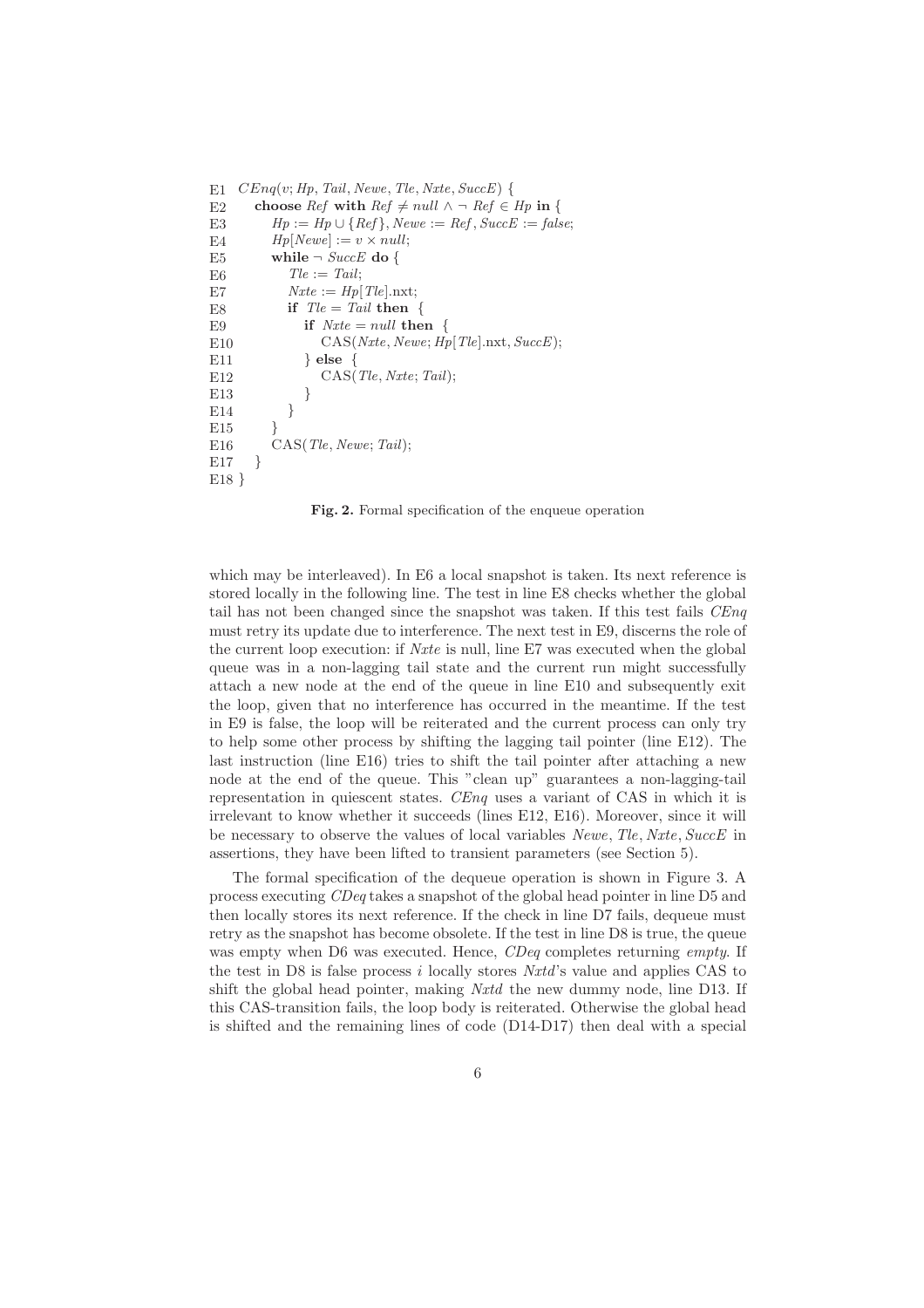configuration which emerges from shifting the head when the queue contains exactly one value  $v$  and the tail pointer is lagging (see Figure 1 d)). Since the head pointer gets shifted ahead of the tail, dequeue can help the process which has enqueued  $v$  (line D17). <sup>2</sup> An additional assignment to transient parameter O returns a value in line D23.

```
D1 CDeq; Hp, Head, Tail, Hdd, Nxtd, SuccD, O) {
D<sub>2</sub>
D3
D<sub>4</sub>
D<sub>5</sub>
D6
D<sub>7</sub>
D<sub>8</sub>
D<sub>9</sub>
D10
D11
D<sub>12</sub>
D13
D14
D15
D16
D<sub>17</sub>
D18
D<sub>19</sub>
D20
D21
D22
D23
D24
D25
}
        let Lo = empty, Tld = null in {
           SuccD := false;while \neg SuccD do {
              Hdd := Head;Nxtd := Hp[Hdd].nxt;
              if Hdd = Head then {
                 if Nxtd = null then {
                    Lo := empty;SuccD := true;} else {
                    Lo := Hp[Nxtd].val;CAS(Hdd, Nxtd; Head, SuccD);
                    if SuccD then {
                       Tld := Tail;if Tld = Hdd then {
                          CAS(Tld, Nxtd; Tail);
                       }
                    }
                 }
              }
           }
           O := Lo;}
```
Fig. 3. Formal specification of the dequeue operation

#### 2.2 Proving Linearizability with Refinement

The key idea of proving linearizability is to identify the linearization point for each concrete operation (CEnq and CDeq). This idea can be expressed in terms of refinement as shown in Figure 4. Each finite execution of concrete steps  $(\text{CSTEP}_{m})$ of a process m is mapped (using a suitable abstraction function  $Abs$ ) to an adequate abstract execution, given certain restrictions  $R_m$  on the behavior of other processes. Since our formalization requires corresponding concrete and

<sup>&</sup>lt;sup>2</sup> The original dequeue implementation of Michael and Scott reads the shared tail pointer whenever the loop-body is executed. This implementation reduces shared memory access if the loop has to be executed several times.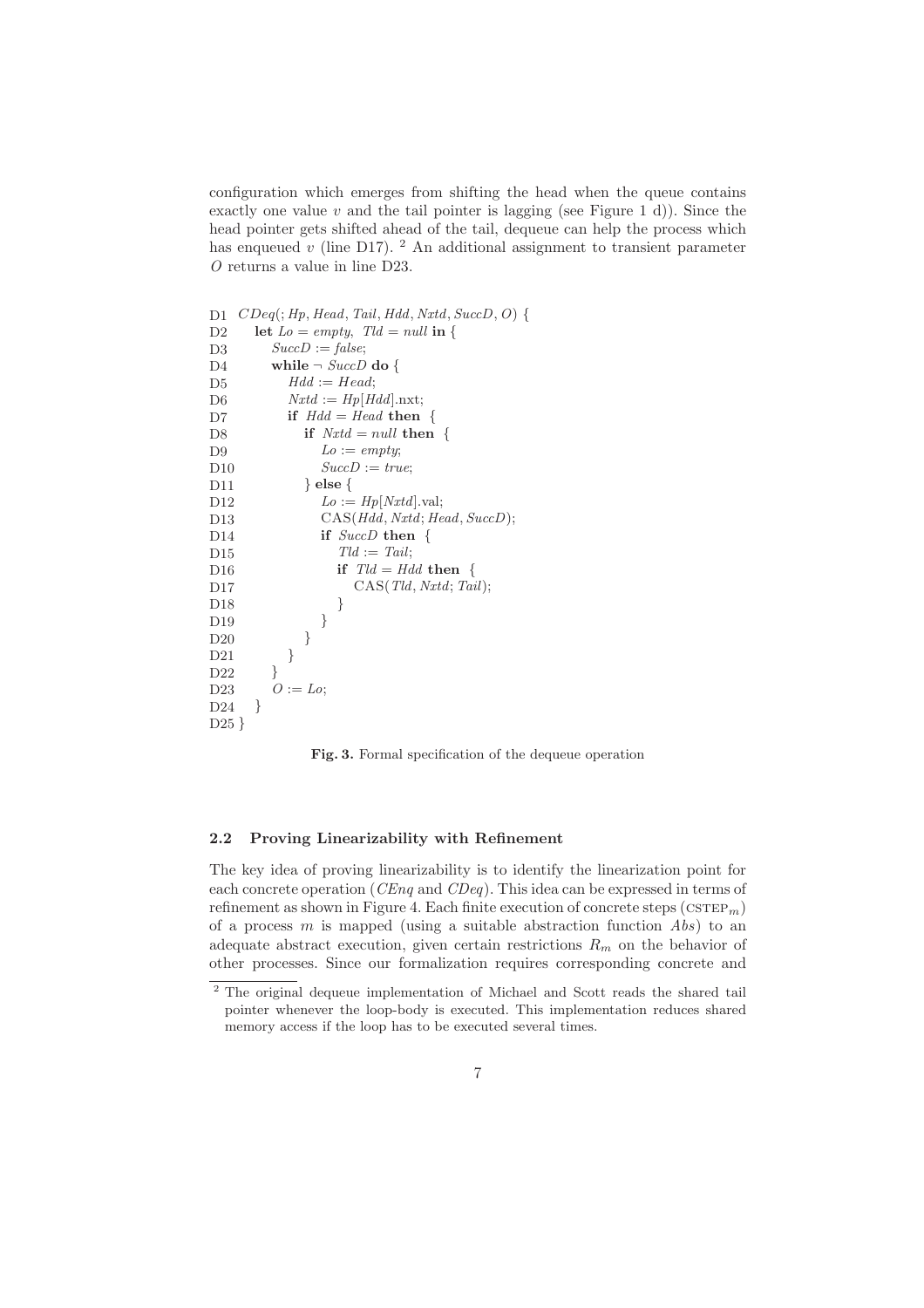abstract executions to have the same number of steps, the externally invisible concrete steps are mapped to no operation steps (skip). In-between these skip steps the atomic step ( $\text{ALINSTEP}_m$ ) corresponding to the linearization point must take place.



Fig. 4. Principle of proving linearizability via refinement

Abstractly, a queue is algebraically specified as type queue with atomic operations enq that adds an element (of type elem) at the end and deq that removes the first element. This specification is extended as shown in Figure 5 to meet the described refinement requirements. In  $AEnq$  parameter  $v : elem$  is the value that

```
AE1
AEnq(v; Queue) {
AE2
AE3
AE4
AE5
}
       skip∗
;
       Queue := eng(Queue, v);skip∗
                                       AD1
ADeq(; Queue, O) {
                                       AD2
                                       AD3
                                       AD4
                                       AD5
                                       AD6
                                       AD7
                                       AD8
                                       AD9
                                       AD10
                                       AD11
}
                                               let Lo = empty in {
                                                  skip∗
;
                                                  if* Queue \neq emptyq then {
                                                    Lo := head(Queue),Queue := deg(Queue);}
                                                  skip∗
;
                                                  O := Lo}
```
Fig. 5. Abstract enqueue and dequeue operations

is attached to the queue and parameter  $Queue: queue$  represents the queue. This extended abstract operation is linearizable because its finite executions consist of an arbitrary number of externally invisible skip steps (AE2) the atomic enqueue operation on the queue (AE3) and some further skip steps. The dequeue operation is similarly extended to a linearizable operation ADeq. Its linearization point is the if-statement (AD4) which discerns whether the queue is currently empty  $\ell$ emptyq). An additional assignment to transient parameter O is required to return a value.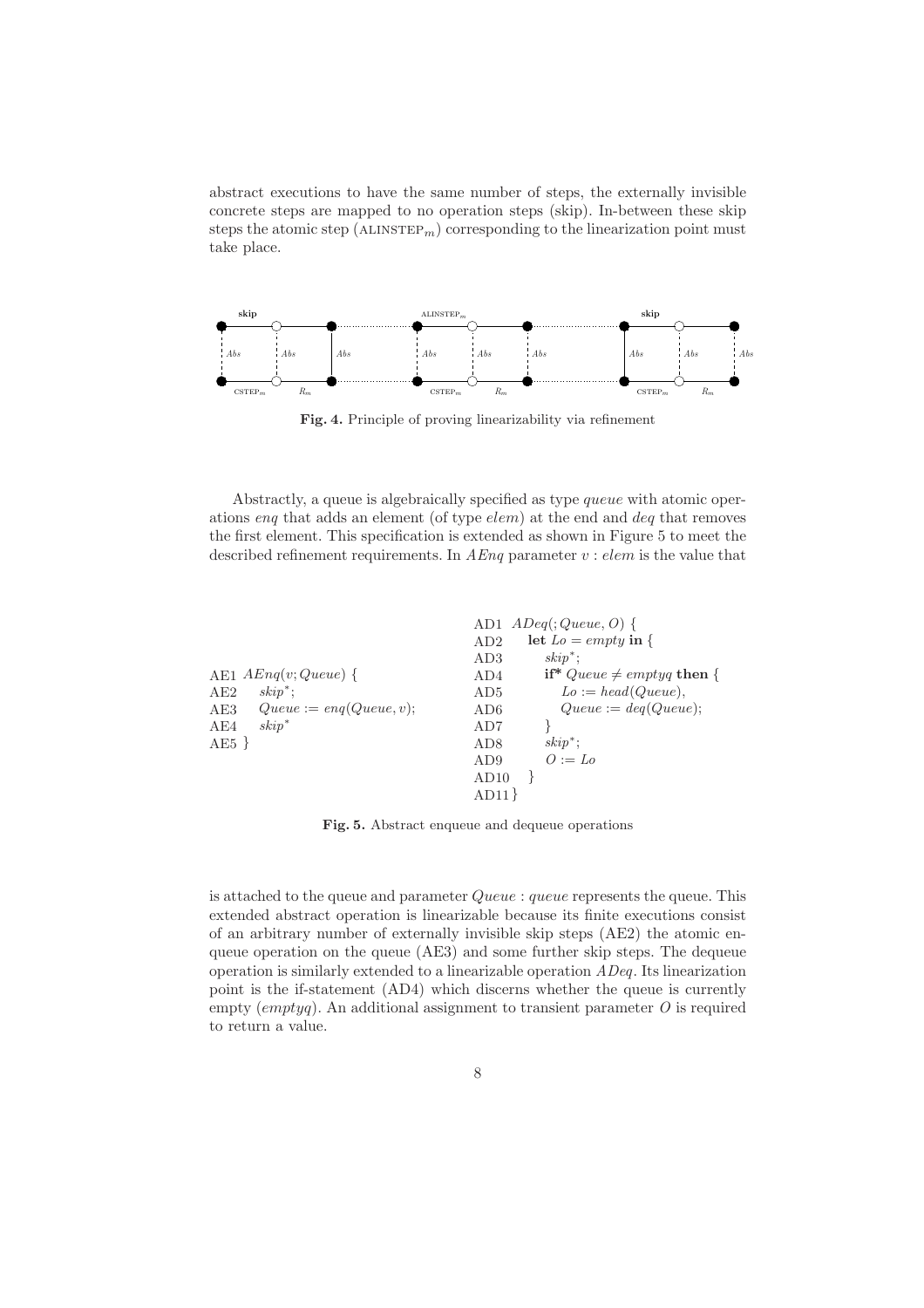#### 2.3 Linearizability and Lock-Freedom of MS-Queue

The linearization point of the concrete operation CEnq is its successful CAS in line E10. This transition corresponds to abstractly adding an element at the end of the queue (AE3). All other transitions have no externally visible effect.

To find the possible linearization point for CDeq, two cases are discerned depending on what is read in line D6. If Nxtd is set to a non-null reference and the head pointer remains unchanged since the snapshot was taken, the linearization point is simply the successful CAS-transition in line D13. This transition removes the oldest value from the queue whereas all other transitions leave the queue untouched. The case of an empty queue is harder: only when setting Nxtd to null can CDeq assure that it was executed on an empty queue. However, this transition does not guarantee completion as shown in Figure 6. If the snapshot becomes obsolete between execution of lines D6 and D7, the current process must reiterate the loop and execution of line D6 has not been a linearization point, i.e. concrete trace (1) corresponds to abstract trace (4). If the snapshot is still accurate when line D7 is executed, D6 has been the linearization point corresponding to running  $ADeq$  on an empty queue, i.e. concrete trace  $(2)$  corresponds to abstract trace (3).



Fig. 6. Dequeue-empty refinement

Whether line D6 is a linearization point depends on future behavior which cannot be determined at the point of execution. It is this place, where verification approaches that refine single steps of a concrete algorithm individually, run into problems and require additional techniques since an abstract V-shaped diagram is refined to a Y-shaped diagram (moving nondeterminism backward). The solution of our approach is easier, since we directly verify trace inclusion.

The intuitive reason why the implementation is lock-free is that its loops are retried only if some other process changes the corresponding global part of the queue in the critical time slot between taking a snapshot and trying to update the data structure. This interference however implies that the interfering process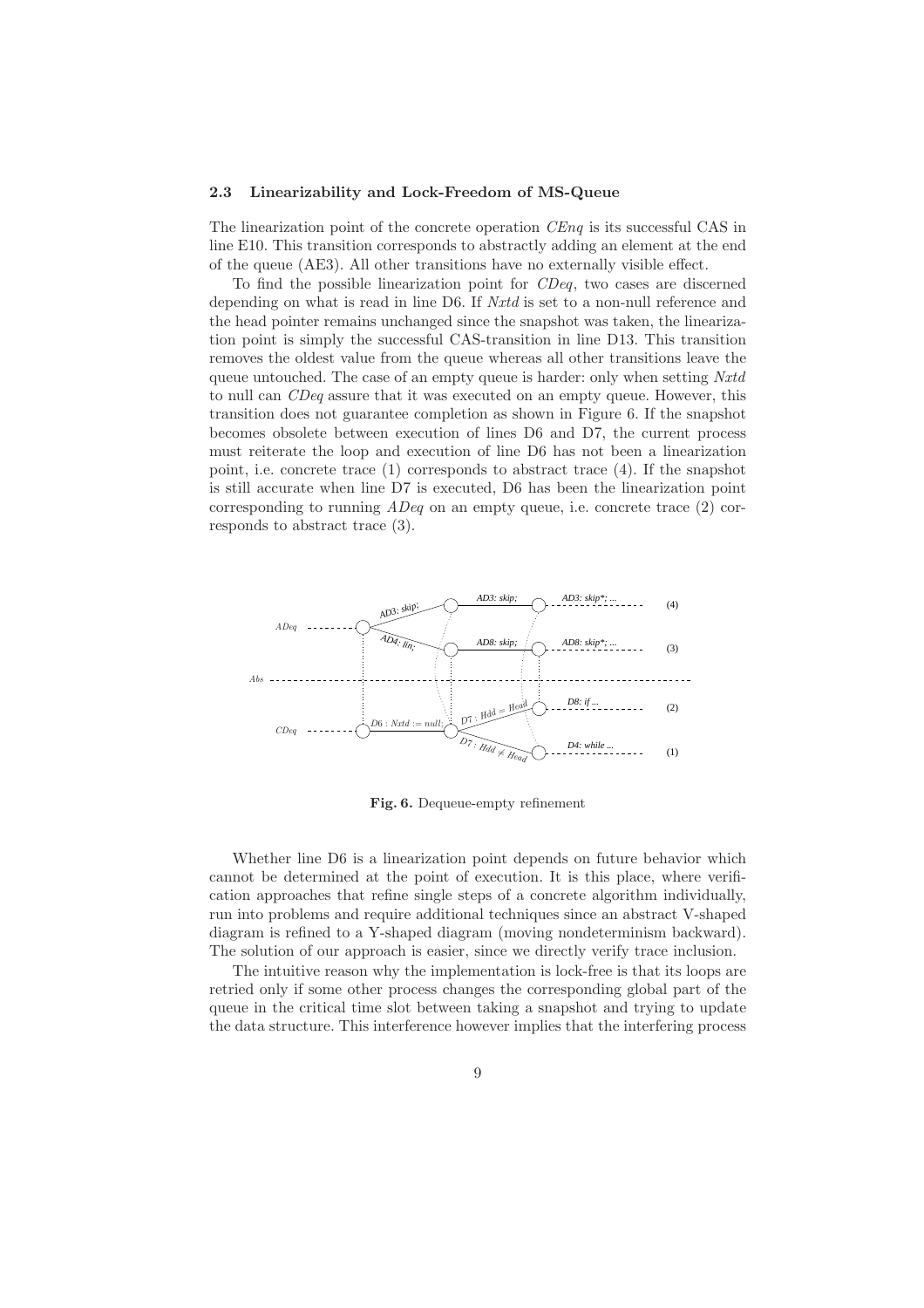completes. In the formal proof we will reflect the simplicity of this intuitive argument by using an additional predicate  $U$  ("unchanged") which describes interference-freedom. Proving lock-freedom then requires to show that each data structure operation eventually terminates when it encounters no interference or when it changes the shared state itself. The dequeue operation exits its loop if it encounters no interference and if it changes the shared state, because the loop flag is set to true in line D13. If the enqueue operation is not interfered with after taking the snapshot in E6, its loop might be executed again before enqueue terminates, due to a lagging tail. Finally, if enqueue changes the queue by adding a new node in E10 it terminates without further iterations. As we will see, this intuitive reasoning is formally performed in KIV, by applying symbolic execution to step forward through each line of code of an operation.

#### 3 Temporal Logic in KIV

This section briefly describes the temporal logic calculus integrated into the interactive theorem prover KIV. A more detailed description can be found in [22, 23].

#### 3.1 Interval Temporal Logic

The basis of interval temporal logic (ITL) [18, 19] are algebras (to interpret the signature) and intervals, i.e. finite or infinite sequences of states (each mapping variable symbols to values in the algebra). Intervals typically evolve from program execution. In contrast to standard ITL, the formalism used here explicitly includes the behavior of the program's environment into each step: in an interval  $I = [I(0), I'(0), I(1), I'(1), \ldots]$  the first program transition leads from the initial state  $I(0)$  to the primed state  $I'(0)$  whereas the next transition (from state  $I'(0)$ ) to  $I(1)$  is a transition of the program's environment. In this manner program and environment transitions alternate (similar to [24, 25]).

Variables are partitioned into *static* variables  $v$  (written lower case), which never change their value  $(I(0)(v) = I'(0)(v) = I(1)(v) = ...)$  and *flexible* variables V (starting with an uppercase letter) which can have different values in different states of an interval. We write  $V, V', V''$  to denote variable V in states  $I(0)$ ,  $I'(0)$  and  $I(1)$  respectively. If the interval consists of one state only then  $V'':=V':=V$  by convention.

The logic does not distinguish between formulas, terms, or even parallel programs; every operator defines an expression. Although we usually write  $\alpha, \beta$  to indicate a program and  $\varphi, \psi$  to indicate a formula, programs and formulas can be mixed arbitrarily since they both evaluate to true or false over an interval I (hence system descriptions can be abstracted by temporal properties). In particular, a program evaluates to true  $(I \models \alpha)$  if I is a possible run of the program.

Expressions are evaluated over an algebra and an interval I. Predicate logic formulas are evaluated in the first state of an interval in the usual way. To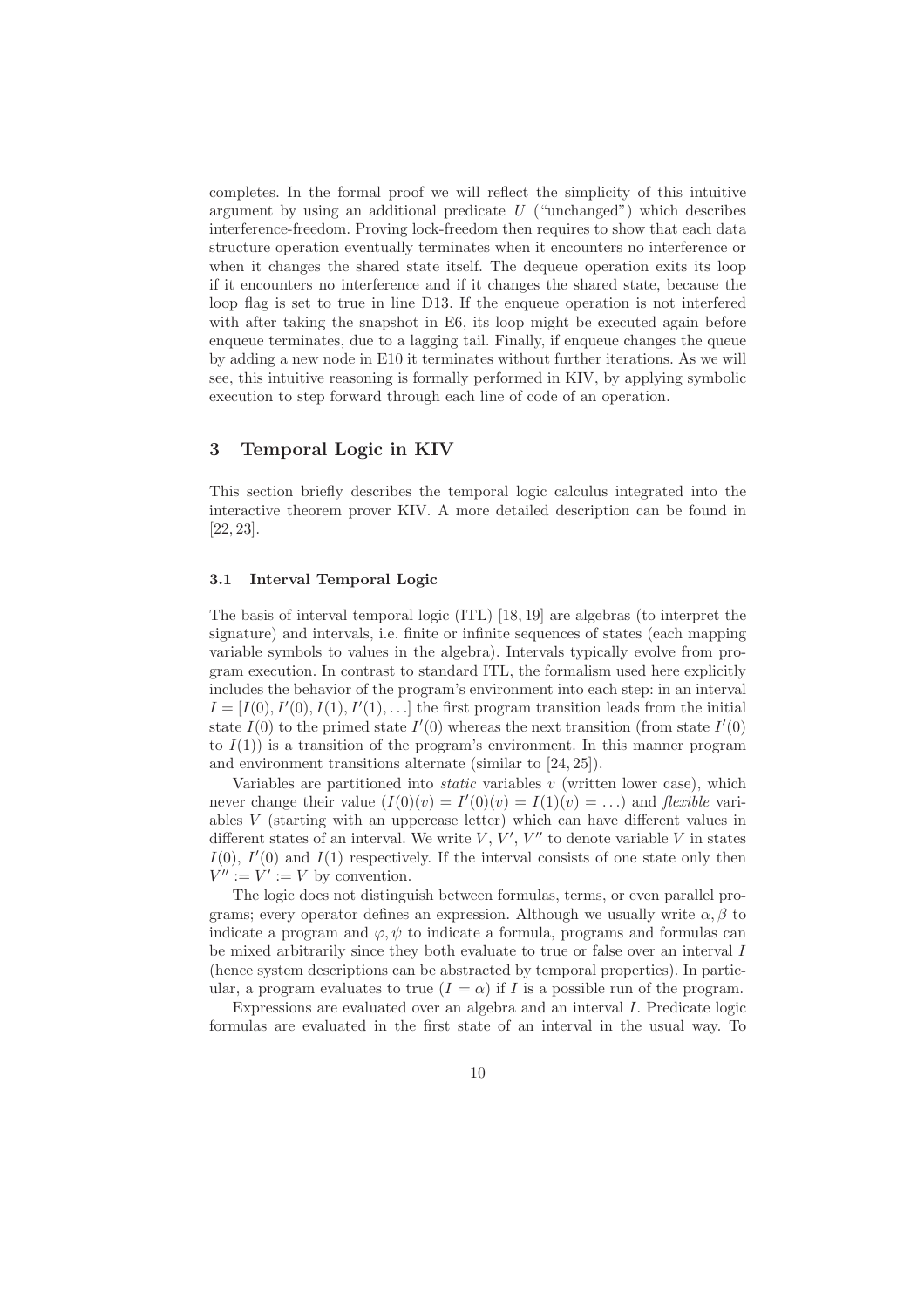$\Box \varphi$   $\varphi$  holds from now on in every state  $\diamond \varphi$  there exists a state where  $\varphi$  holds last the current state is the last  $\varphi$  **until** *ψ*  $\psi$  holds eventually and  $\varphi$  holds in every state before  $\varphi$  unless *ψ*  $\varphi$  holds always or until a state with *ψ* is reached  $\varphi$  holds always or until a state with  $\psi$  is reached  $\alpha \parallel \beta$  weak fair interleaving  $X := t_1, Y := t_2$  parallel assignment (leaves other variables unchanged)  $\alpha \vee \beta$  nondeterministic choice choose X with  $\varphi$  in  $\alpha$  runs  $\alpha$  with local variable X satisfying  $\varphi$  $\alpha$ ;  $\beta$  sequential composition if *ψ* then  $\alpha_1$  else  $\alpha_2$  case distinction<br>if\* *ψ* then  $\alpha_1$  else  $\alpha_2$  case distinction case distinction (evaluation of  $\psi$  requires no step) let  $X = t$  in  $\alpha$  local variable declaration while  $\psi$  do  $\alpha$  loop  $\alpha^*$ iterate  $\alpha$  any (finite or infinite) number of times  $p(\bar{x}; \bar{y})$  procedure call (only variables in  $\bar{y}$  are modified)

Fig. 7. Temporal operators and programming constructs

describe properties of an interval the standard first order operators are extended with temporal operators and programming constructs as shown in Figure 7.

Assignments are placed within a program frame  $[.]_{V1,...,Vn}$  to avoid expressions with infinitely many free variables (similar to TLA [26], but without stuttering). As an example the semantics of the program

$$
[X := 1]_{X,Y,Z}
$$

consists of all intervals  $[I(0), I'(0), I(1)]$  with one program transition from  $I(0)$  to  $I'(0)$  that changes X' to 1 and leaves Y and Z unchanged. All other variables may change arbitrarily (and are therefore not free in the formula). The environment transition from  $I'(0)$  to  $I(1)$  is not constrained by the program.

We exemplify the semantics of the **until** operator and the sequential composition operator in more detail  $\left(\left|I\right|\right)$  is the length of an interval):

$$
I \models \varphi \text{ until } \psi \; : \Leftrightarrow \; \exists \; n \in \mathbb{N}_0, n \leq |I|. \quad (I(n), I'(n), \ldots) \models \psi
$$
  
\n
$$
\land \forall \; m, \; 0 \leq m < n. \quad (I(m), I'(m), \ldots) \models \varphi
$$
  
\n
$$
I \models \alpha; \beta \; : \Leftrightarrow \quad \exists \; n \in \mathbb{N}_0, n \leq |I|. \quad (I(0), I'(0), \ldots, I(n)) \models \alpha
$$
  
\n
$$
\lor \; |I| = \infty \land I \models \alpha
$$

Other temporal logic operators, such as  $\Box$ ,  $\diamond$  or **unless** can be derived, e.g.

$$
\diamondsuit \varphi :\equiv true \text{ until } \varphi
$$

$$
\Box \varphi :\equiv \neg \diamondsuit \neg \varphi
$$

$$
\varphi \text{ unless } \psi :\equiv \Box \varphi \vee \varphi \text{ until } \psi
$$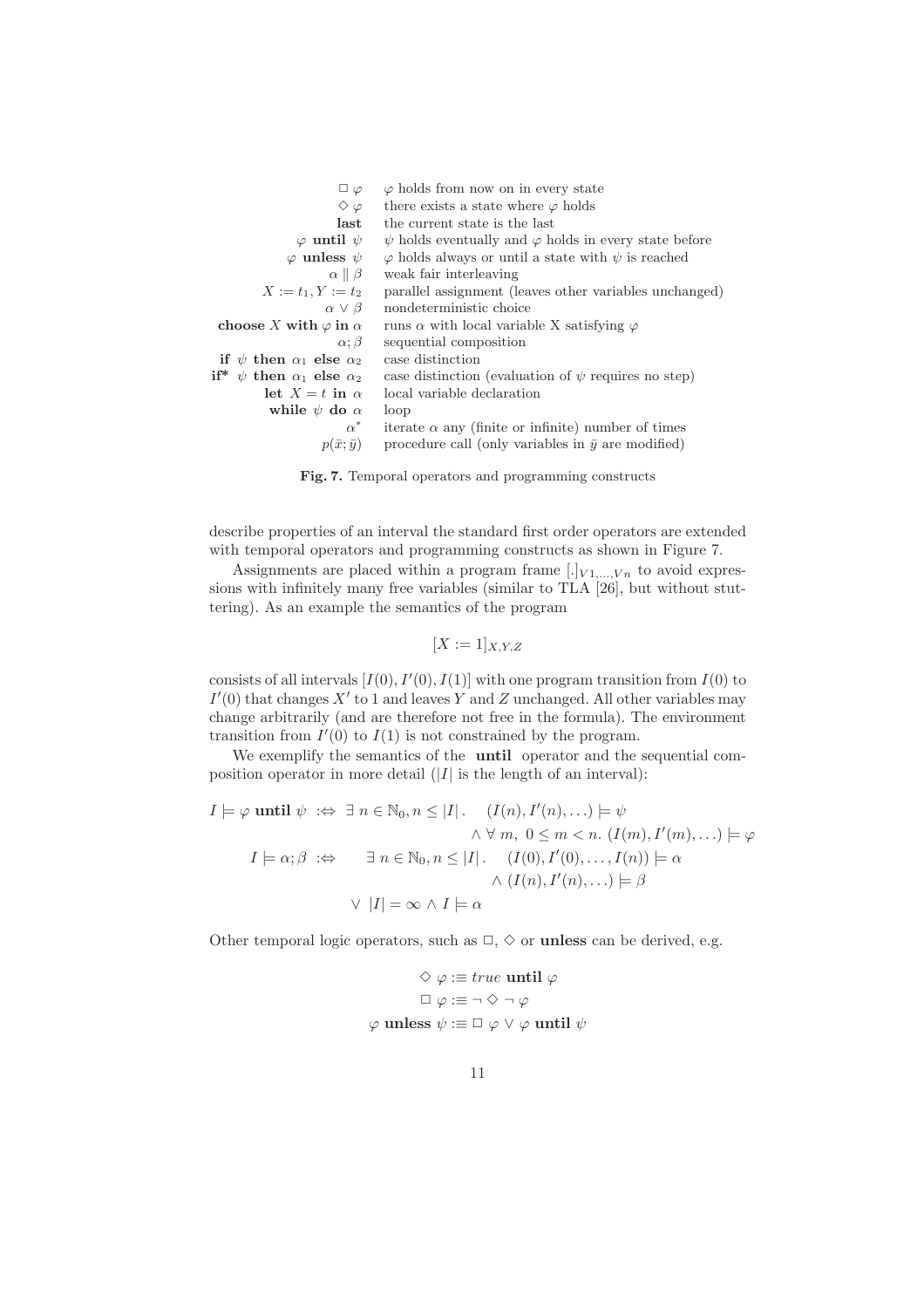#### 3.2 Symbolic Execution and Induction

KIV is based on the sequent calculus. Sequents are assertions of the form

 $\Gamma \vdash \Delta$ 

where  $\Gamma$  and  $\Delta$  are sets of formulas. A sequent states that the conjunction of all formulas in antecedent  $\Gamma$  implies the disjunction of all formulas in succedent  $\Delta$ . Sequents are implicitly universally closed. A typical sequent (proof obligation) about interleaved programs has the form

$$
\alpha, E, I \vdash \varphi
$$

where an interleaved program  $\alpha$  executes the system steps; the system's environment behavior is constrained by temporal formula  $E$ ; I is a predicate logic formula that describes the current state and  $\varphi$  is the property which has to be shown. To verify that  $\varphi$  holds, symbolic execution is used. For example, a sequent of the form mentioned above might be:

$$
[M:=M+1;\alpha]_M,\ \Box\ M''=M',M=1\ \vdash\ \Box\ M>0
$$

The program executed is  $M := M + 1$ ;  $\alpha$  where  $\alpha$  is an arbitrary program and the environment is assumed never to change counter M (formula  $\Box$   $\overline{M}'' = M'$ ). The current state maps  $M$  to 1. The intuitive idea of a symbolic execution step is to execute the first program statement, i.e. applying the changes on the current state and to discard the first statement. In the example above, a symbolic execution step leads to a trivial predicate logic goal for the initial state

$$
M = 1 \vdash M > 0
$$

and a sequent that describes the remaining interval from the second state on

$$
[\alpha]_M, \ \Box \ M'' = M', M = 2 \ \vdash \ \Box \ M > 0
$$

M has value 2 in the new state. This follows from the fact that after  $M$  has been set to two by the program transition, the environment leaves M unchanged. Otherwise M would have an arbitrary value in the new state. More complex formulas in the succedent might change too during a step (e.g. if the formula in the succedent is a program too, it has to be symbolically executed like the example program in the antecedent).

In addition to symbolic execution, well-founded induction is used to deal with loops. For finite intervals it is possible to induce over the length of an interval. For infinite traces a well-founded ordering can often be derived from liveness properties  $\diamond \varphi$  by inducing over the number of steps N until  $\varphi$  holds for the first time.

$$
\Diamond \varphi \leftrightarrow \exists N. (N = N'' + 1) \text{ until } \varphi
$$

The equivalence states that  $\varphi$  is eventually true, if and only if N can be decremented (note that  $N = N'' + 1$  is equivalent to  $N > 0 \land N'' = N - 1$ ) until  $\varphi$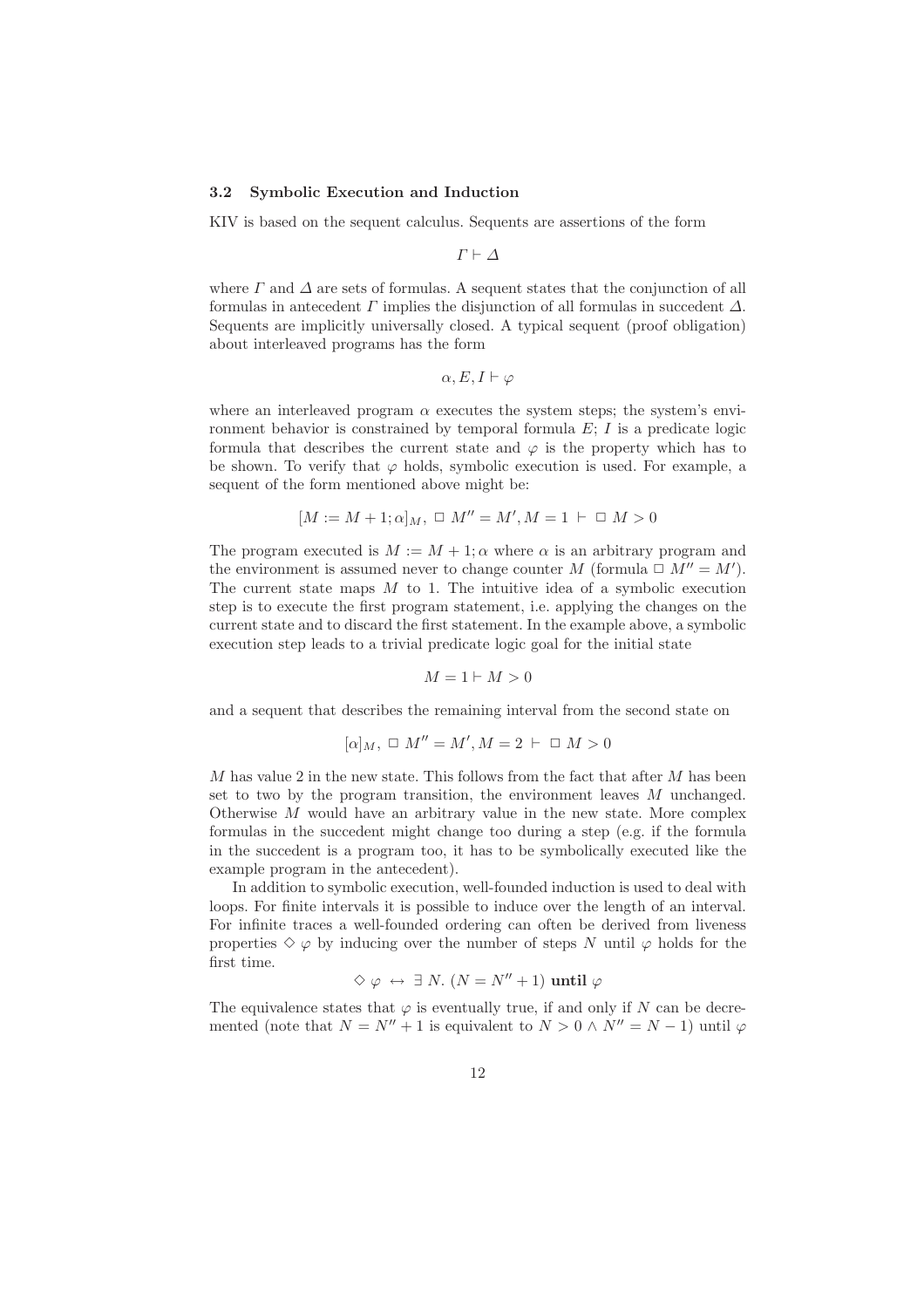becomes true. Proving a formula of the form  $\Box \varphi$  is simply done by rewriting  $\Box \varphi$  to  $\neg \Diamond \neg \varphi$  and a proof by contradiction. Similarly, an unless formula (as needed later in rely-guarantee proofs) can be reduced to the case of an eventually formula using the equivalence

$$
\varphi
$$
 unless  $\psi \leftrightarrow \forall B. (\Diamond B) \rightarrow (\varphi$  unless  $(\psi \lor B))$ 

 $\varphi$  unless  $\psi$  is true, if it is true on every prefix of the trace, that is terminated by the first time when boolean variable B becomes true.

General safety formulas satisfy the principle, that they are true on an infinite interval I, already if every finite prefix  $(I(0), I'(0), \ldots, I(n))$  of I can be extended with some interval J that starts with  $J(0) = I(n)$  such that  $\varphi$  is true on this concatenation (see e.g. [27]). This class includes always, unless formulas as well as sequential programs without local variables and all predicate logic formulas (including those that mention primed and double primed variables). Safety formulas are closed against conjunction and disjunction (but not negation). The general principle of induction over the length of a prefix for arbitrary safety formulas is explained in [10].

#### 4 Rely Guarantee Reasoning and Decomposition Theorems

This section gives a short introduction to the concurrent system model in our approach and to the well-known decomposition technique of rely guarantee reasoning. Furthermore, we present a refinement theorem that can be instantiated to prove linearizability, and a decomposition theorem for proving lock-freedom. The formal proof of both theorems can be found online at [28].

#### 4.1 System Model and Rely Guarantee Reasoning

A concurrent system is a program which spawns an arbitrary positive number of processes to execute in parallel. The following formal specification reflects this definition.

$$
\begin{array}{l}\n\text{CSPANN}(n; In, CS, Out) {\n\begin{matrix}\n\mathbf{if*}\ n = 0\ \mathbf{then} \\
\text{CSEQ}(0; Act, In, CS, Out)\n\end{matrix}} \\
\text{else}\n\quad\n\text{CSEQ}(n; In, CS, Out) || \text{CSPANN}(n-1; In, CS, Out)\n\end{array}}
$$

CSPAWN is a concurrent system consisting of  $n+1$  processes that execute CSEQ in parallel. Operation CSeq finitely or infinitely often does some computations that have no direct influence on the underlying data structure (modeled as no operation skip ) or it executes an arbitrary data structure operation COP (in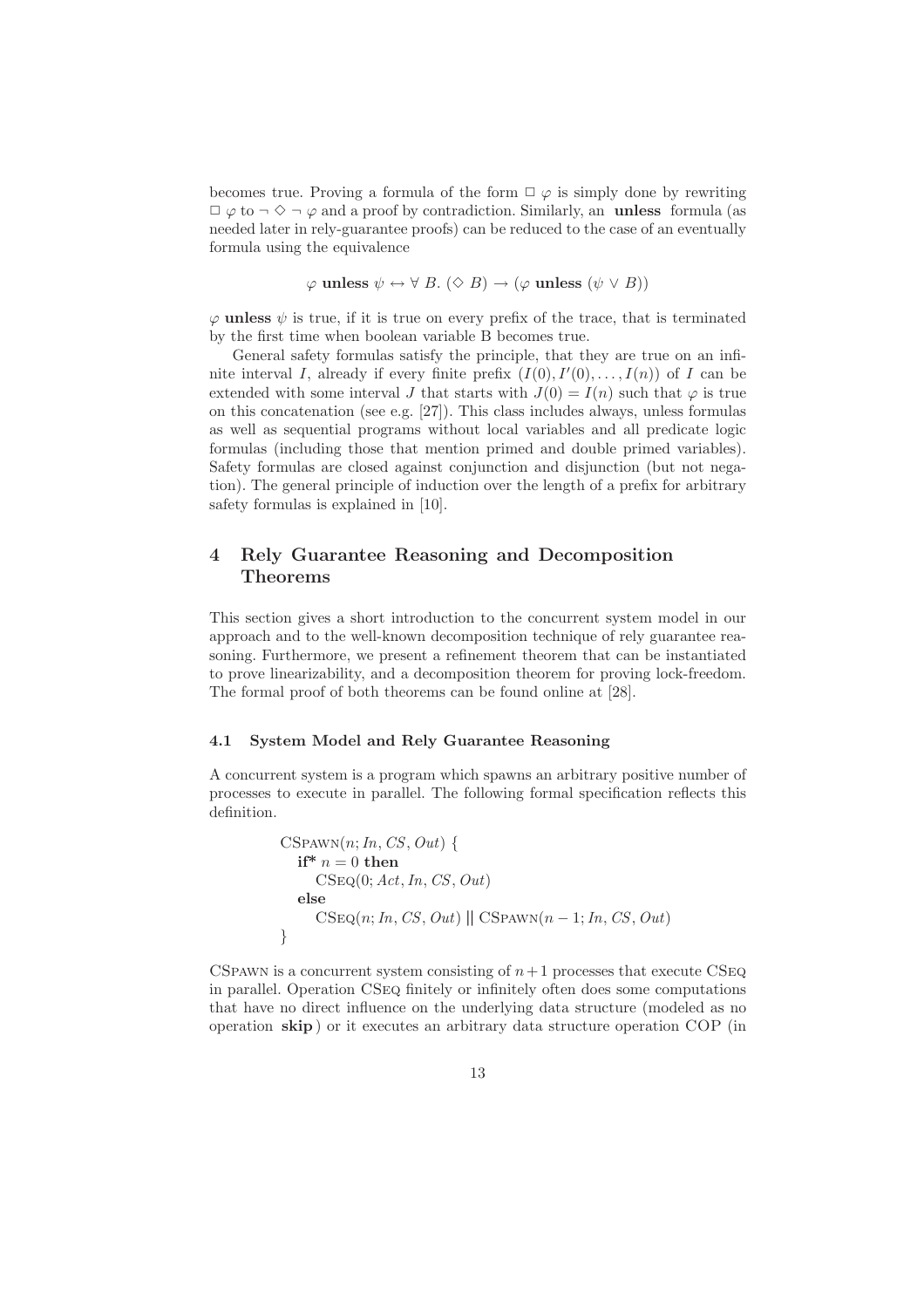the queue example, COP is simply the nondeterministic choice between one of the two operations  $CEnq$  or  $CDeq$ .

$$
CSeq(m; Act, In, CS, Out) {\n {skip $\vee$ { \{ Act(m) := true; COP(m, In; CS, Out); Act(m) := false; \} \}^* }
$$

Operation CSEQ is called with a value parameter  $m$  of type nat which represents the identifier of the invoking process. Reference-parameter Act :  $nat \rightarrow bool$  is a boolean function which is used to distinguish whether a process is currently active in the sense of currently executing COP. This activity flag is only relevant for proving lock-freedom. Function  $In : nat \rightarrow input$  is used to pass an arbitrary input value  $In(m)$  to COP. In is a reference parameter in CSeq whereas it is a value parameter in COP, i.e. whenever COP is invoked, its input value can differ from previous invocations due to changes on  $In$  by  $CSeq's$ environment (this ensures that different values can be enqueued). The remaining parameters include a generic state variable CS : cstate for the (shared and local) state on which COP works and an output function  $Out : nat \rightarrow output$ for returned values.

Rely-guarantee reasoning is a widely used decomposition technique to prove properties of an overall concurrent system by looking at the system's components only [16, 17]. To this end each process (component)  $m$  is extended with two predicates: a two state (rely) predicate  $R_m$ : cstate  $\times$  cstate describing the behavior of m's environment (including other processes within the system plus the environment of the entire system) and a binary (guarantee) predicate  $G_m$ : cstate × cstate which describes the impact of m on its environment (the first parameter of a guarantee (rely) condition denotes the state before the system (environment) step and the second argument denotes the next state). To ensure correctness each guarantee condition must preserve the rely conditions of all other processes.

$$
m \neq n \land G_m(CS_0, CS_1) \rightarrow R_n(CS_0, CS_1) \tag{1}
$$

The intuitive idea of the rely-guarantee approach is to claim that every process m fulfills  $G_m$  if every other process does not violate its rely condition  $R_m$ . This argument involves circular reasoning. To break circularity, a special implication operator  $\stackrel{+}{\rightarrow}$  (as defined in [29]) is used to state that m fulfills its guarantee if its rely condition has not been violated in some preceding step (m satisfies  $R_m \stackrel{+}{\rightarrow} G_m$ ). The explicit separation between program and environment transitions in our logic enables us to specify guarantees as predicates  $G_m(CS, CS')$ with unprimed and primed variables describing steps of process  $m$ ; rely conditions  $R_m (CS', CS'')$  can be specified using primed and double primed variables to restrict steps of m's environment. The formal definition of  $\stackrel{+}{\rightarrow}$  is then simply based on the unless operator:

$$
R_m \stackrel{+}{\rightarrow} G_m := G_m(CS, CS') \text{ unless } (G_m(CS, CS') \land \neg R_m(CS', CS''))
$$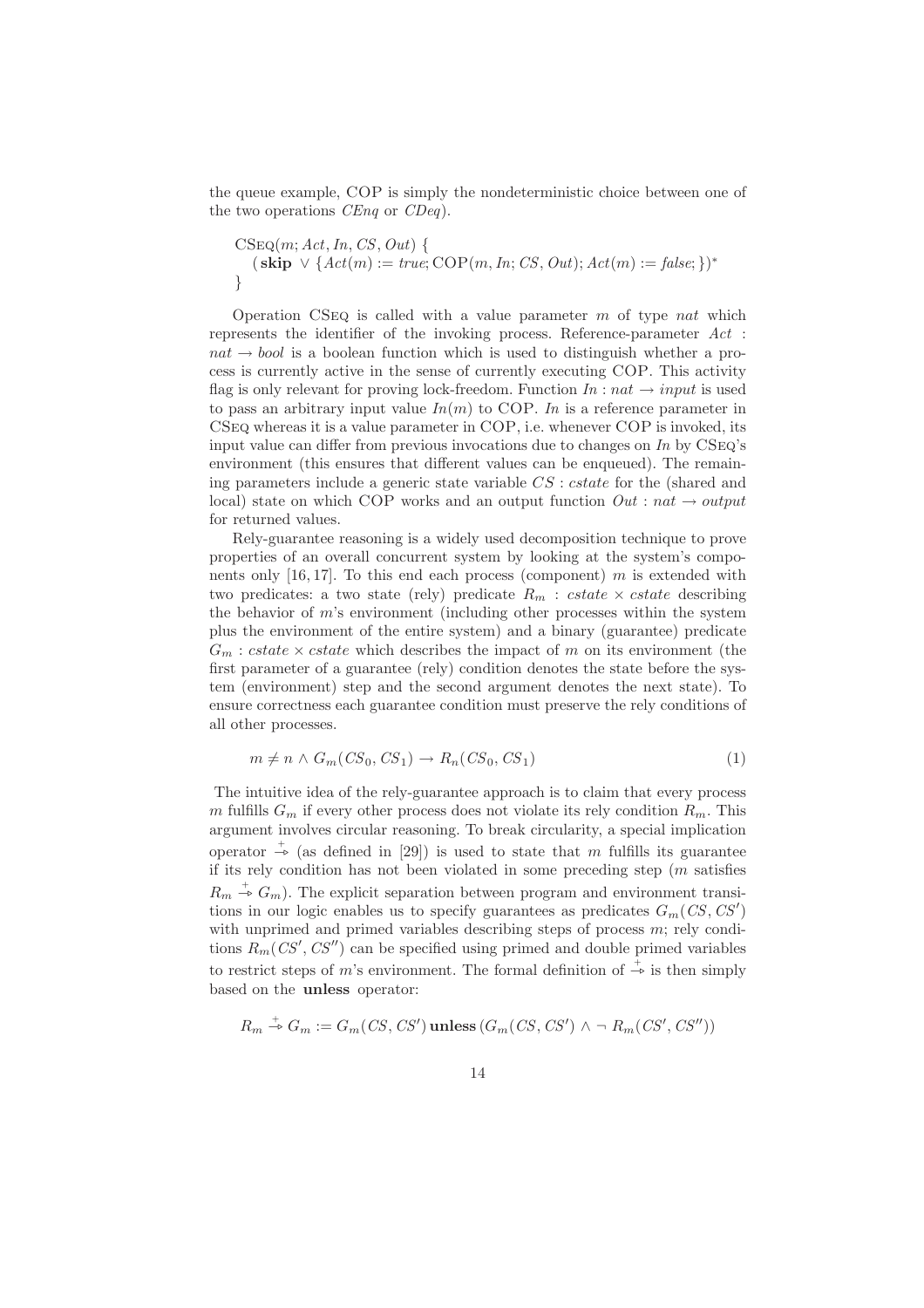In order to show that a process m satisfies  $R_m \stackrel{+}{\rightarrow} G_m$ , two properties must be fulfilled. First, each guarantee must be reflexive (in case of skip or a step that sets the activity flag, the current state stays the same).

$$
G_m(CS, CS) \tag{2}
$$

Second,  $R_m \stackrel{+}{\rightarrow} G_m$  must be preserved by COP (by convention we omit writing frame variables whenever the list of frame variables is equal to the list of reference parameters).

$$
COP(m, In; CS, Out), Inv(CS) \vdash R_m \stackrel{+}{\to} G_m \tag{3}
$$

To meet the need for invariant properties in proofs, we introduce an invariant predicate  $Inv : cstate.$  Properties (2) and (3) also imply that every process m preserves its guarantee condition at all times, in an environment that always respects  $m$ 's rely condition. To show that in this case  $m$  always preserves the invariant too, we stipulate stability of the invariant over rely steps.

$$
Inv(CS') \wedge R_m(CS', CS'') \rightarrow Inv(CS'')
$$
\n<sup>(4)</sup>

With (1) it follows that the invariant is also stable over each local guarantee  $G_m$ , i.e. it is indeed an invariant property of CSEQ.

$$
CSEQ(m;...), \Box R_m(CS',CS''), Inv(CS) \vdash \Box (Inv(CS) \land Inv(CS'))
$$

To lift this property (resp. (3)) to the level of an interleaved execution of the overall system CSpawn, it is necessary to be able to summarize several consecutive local rely steps in one rely step, i.e. we claim  $R_m$  to be transitive.

$$
R_m(CS_0, CS_1) \wedge R_m(CS_1, CS_2) \rightarrow R_m(CS_0, CS_2)
$$
\n
$$
(5)
$$

Finally, since the generic setting assumes that even the interleaving of all processes still has a global environment which can do steps, we also define a global rely condition  $R: cstate \times cstate$  and stipulate that this predicate preserves each local rely condition.

$$
R(CS', CS'') \rightarrow R_m(CS', CS'')
$$
\n
$$
(6)
$$

As several of the following proof obligations will assume  $R_m$  and Inv to always hold, we introduce the following abbreviation.

$$
I(R) \equiv Inv(CS) \land Inv(CS') \land R(CS', CS'')
$$

#### 4.2 Decomposition Theorem for Linearizability

The rely-guarantee theory described in the previous subsection is applied to prove trace inclusion (refinement) between the previously defined concrete concurrent system CSpawn and an abstract interleaved system ASpawn. This abstract system is defined analogously to the concrete system; the only difference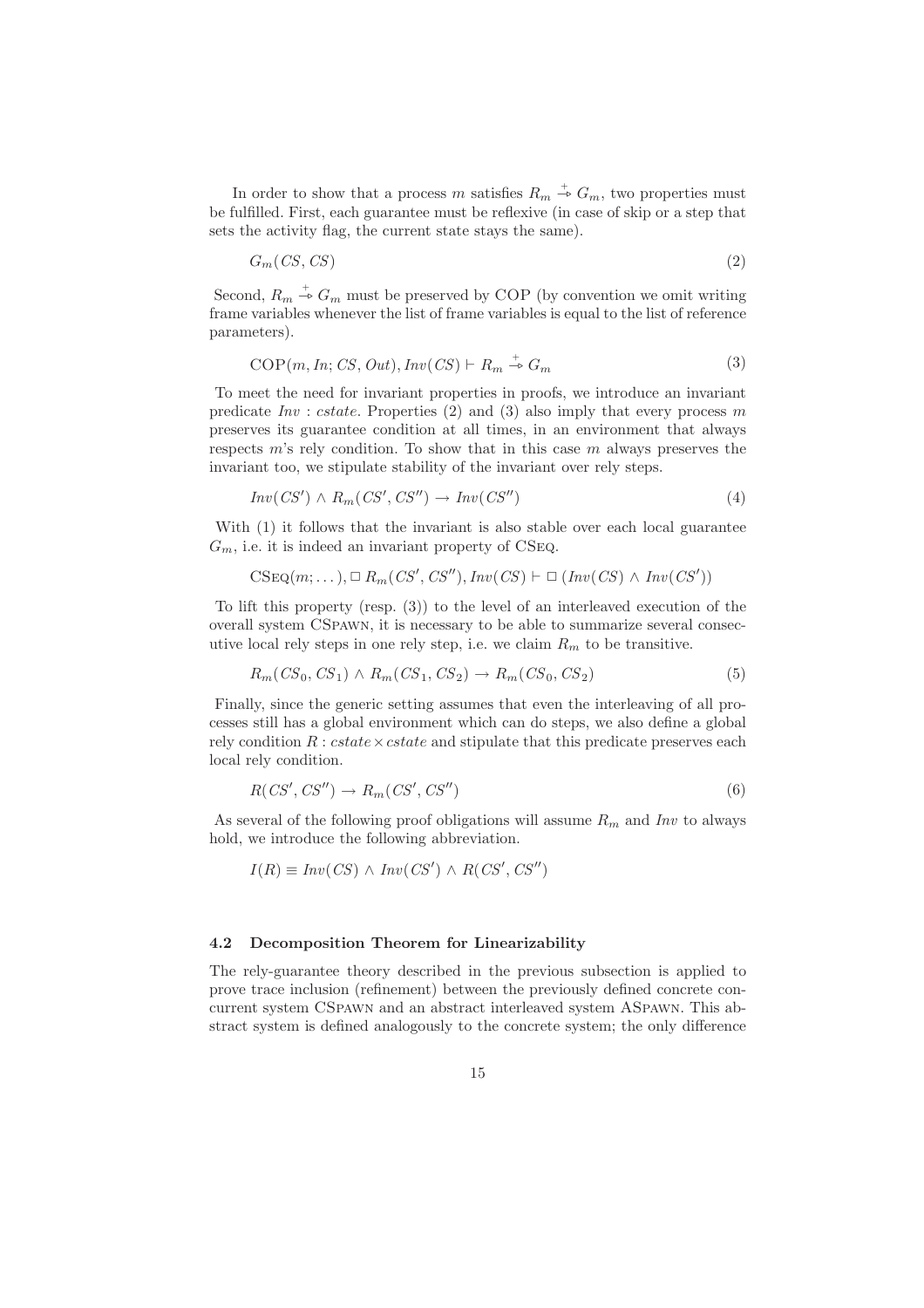is that it works on an abstract state  $AS: a state$  and that its components execute an abstract operation ASeq which arbitrary often runs skip or abstract operation AOP (for the linearizability proof of the queue, it corresponds to the nondeterministic choice between abstract operations  $AEng$  and  $ADeg$ .

There is a straightforward way in our formalism to express trace inclusion between concrete and abstract operations by simply stating  $COP \vdash AOP$ . Taking into account the behavior of the environment, the need for invariant properties and data refinement, the following local proof obligation evolves.

 $COP(m, In; CS, Out), \square I(R_m)$  $\vdash \exists \; AS. \; \overrightarrow{AOP}(m, In; \overrightarrow{AS}, Out) \land \Box \; (Abs(AS, CS) \land Abs(AS', CS'))$ )) (7)

This formula is the formal equivalent to Figure 4. As usual, an abstraction predicate  $Abs: a state \times cstate$  is used to relate a concrete state with its abstract counterpart(s). This predicate must hold at all times during execution of COP. Moreover, abstract and concrete operations must have the same externally visible behavior, i.e. they work on the same input and yield the same output. According to the previous section, the invariant Inv and a suitable rely condition  $R_m$  can be assumed to hold in every state, respectively environment transition.

Based on (7) and the requirements from the previous section, the following composition theorem can be shown.

#### Theorem 1 (Decomposition Theorem for Refinement).

If formulas  $(1)$  to  $(7)$  hold, then:

 $CSPAWN(n; In, CS, Out), \square R(CS', CS''), Inv(CS)$  $\vdash \exists AS. \text{ASpawn}(n; In, AS, Out)) \land \Box (\overset{\sim}{Abs}(AS, CS) \land Abs(AS', CS'))$ 

The theorem states that for every interleaved run of COP-operations, an equivalent abstract run of operations AOP exists such that concrete and abstract operations execute on the same input and yield the same output.

#### 4.3 Decomposition Theorem for Lock-Freedom

Lock-freedom is a global progress property of a concurrent system which states that at all times throughout an (infinite) execution of the system, eventually one process completes its currently running operation [15]. There are two further important liveness properties [30]: wait-freedom requires each invoked operation to eventually complete (thus it is stronger than lock-freedom); obstruction-freedom requires completion of every operation that eventually executes in isolation (hence it is a weaker property than lock-freedom). In contrast to lock-freedom, proofs of these properties require no decomposition technique, since they are already process-local. All three properties preclude the standstill (deadlock) of the system but in a lock-free implementation, repeated change of the data structure can force a single process to retry again and again.

In our formal setting (see Section 4.1) - apart from executing infinitely often COP - processes may also execute skip or terminate. Therefore an additional activity flag is required to detect termination of the data structure operation. A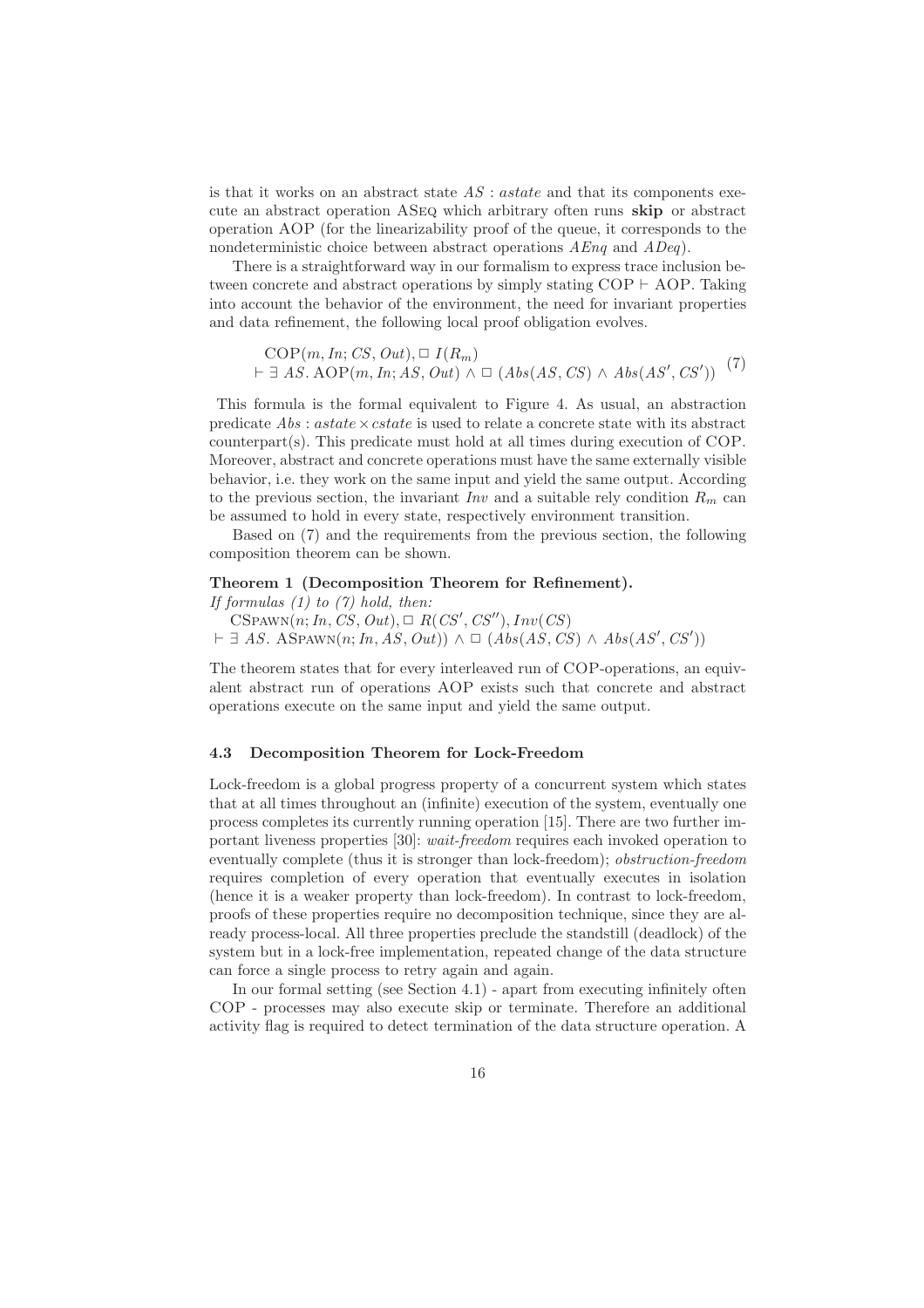process  $m$  finishes its current execution of an operation when it resets its activity flag  $Act(m)$ . In a concurrent system which consists of n processes, global progress P is defined in terms of the activity flags as

$$
P(n, Act, Act')
$$
  

$$
\leftrightarrow (\exists m \le n. \text{ } Act(m)) \rightarrow \Diamond (\exists k \le n. \text{ } Act(k) \land \neg \text{ } Act'(k))
$$

That is, if there is at least one active process  $(m)$ , one of them  $(k)$  will eventually reset its activity flag, i.e. complete its operation on the data structure.

To model the absence of interference that forces a process to reiterate, an additional predicate  $U : cstate \times cstate$  ("unchanged") is added to the relyguarantee theory. This predicate must be reflexive, because steps that leave the state unchanged do not interfere with other processes. It is also necessary (for the lifting) to be able to summarize several consecutive steps which satisfy  $U$ into one step by transitivity

$$
U(CS, CS)
$$
  
 
$$
U(CS_0, CS_1) \wedge U(CS_1, CS_2) \rightarrow U(CS_0, CS_2)
$$
 (8)

Furthermore, we exclude steps from the system's environment which unpredictably change the activity flags or the critical parts of the data structure by extending the global rely condition:

$$
R_{ext}(CS', Act', CS'', Act'')
$$
  

$$
\leftrightarrow R(CS', CS'') \land Act'' = Act' \land U(CS', CS'')
$$

Lock-freedom of system CSpawn then follows from the following intuitive local proof obligation

$$
COP(m, In; CS, Out), \Box I(R_m)
$$
  
\n
$$
\vdash \Box (\neg U(CS, CS') \lor \Box U(CS', CS'') \rightarrow \Diamond last)
$$
\n(9)

At any time (leading  $\Box$ ), a lock-free operation that updates the shared state itself in a step  $(\neg U(CS, CS'))$  or encounters no interference  $(\Box U(CS', CS''))$ , eventually terminates  $(\Diamond \text{ last}).$ 

Properties (8) and (9) together with the rely-guarantee conditions of the previous subsection are sufficient to prove lock-freedom of the overall system, when initially the invariant holds and all activity flags are false.

Theorem 2 (Decomposition Theorem for Lock-Freedom). If formulas  $(1)$  to  $(6)$ ,  $(8)$ , and  $(9)$  hold, then:  $\operatorname{CSpawn}(n; \ldots), \Box R_{ext}, Inv(CS), \forall m \leq n. \neg \text{ Act}(m) \vdash \Box P(n, Act, Act')$ 

Given  $R_{ext}$  at all times, the presence of an active operation will always lead to the completion of some (active) operation. The theorem was proved in KIV by induction over the always formula in the succedent (cf. Section 3). The proof is available on the web [28].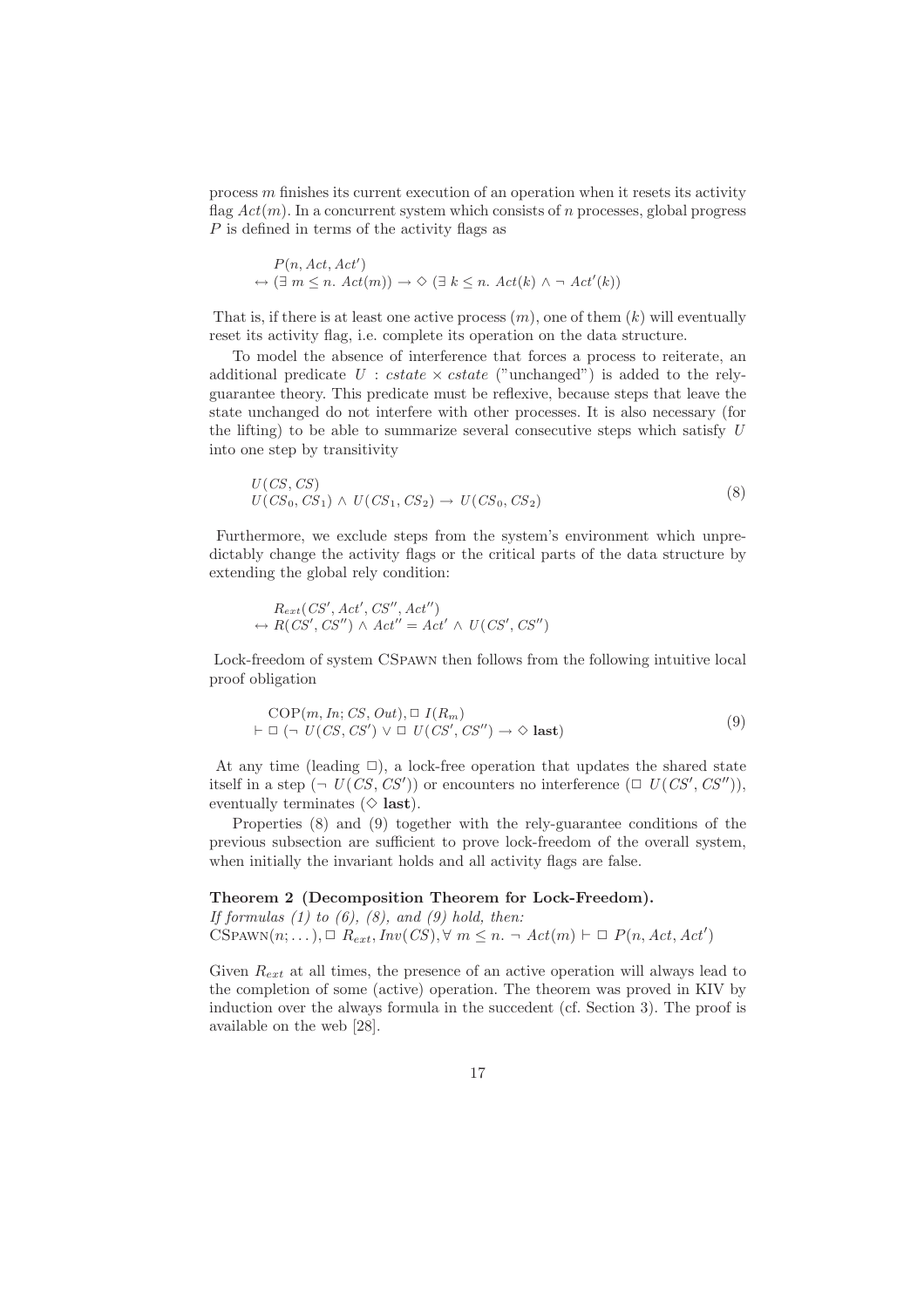#### 5 Proving Linearizability and Lock-Freedom for the Queue

In this section we present the instantiation of the decomposition theorems for the queue algorithm and shortly outline the proofs. Full details are available online at [28].

#### 5.1 Linearizability

The generic operation COP representing the possible operations on the shared data structure is instantiated with the nondeterministic choice between one of the two queue operations CEnq and CDeq (see Section 2). The generic state variable  $CS$  becomes a tuple consisting of a shared state  $Hp$ , Head, Tail and local states  $Newef(m)$ ,  $Tlef(m)$ ,  $Nxtef(m)$ ,  $Succef(m)$ ,  $Hddf(m)$ ,  $Nxtdf(m)$ ,  $Succdf(m)$  for every process m. The abstract state variable  $AS$  simply corresponds to the dynamic variable Queue from Figure 5 and operation AOP is the nondeterministic choice between AEnq and ADeq.

Abstraction Predicate. In order to prove the refinement relation from AOP to COP, a suitable instantiation of the generic abstraction predicate Abs has to be defined. The shared variables Hp, Head and Tail of a concrete state are sufficient to uniquely define its abstract semantics. Using  $v:$  elem and  $Q:$  queue, the abstraction predicate is recursively defined in three steps (see Figure 1).

Step one defines the representation of the empty queue (emptyq).

$$
Abs(emptyq, Hp, Head, Tail)
$$
  
\n
$$
\leftrightarrow \text{Head} \neq null \land Head \in Hp \land Tail \neq null \land Tail \in Hp
$$
  
\n
$$
\land Hp[Head].nxt = null
$$
  
\n
$$
\land (Tail = Head \lor Tail \neq Head \land Hp[Tail].nxt = Head)
$$

Pointers Head and Tail are not null and both allocated in the global heap Hp; the head pointer has a null next pointer and the representation might have a non-lagging tail pointer  $(Tail = Head)$ , or head is ahead of tail  $(Hp[Tail].nxt =$ Head). Step two defines a queue with exactly one element  $v$ .

 $Abs(v, Head, Tail, Hop)$  $\leftrightarrow$  Head  $\neq null \wedge Head \in Hyp({Hp,Hp[Hhead].nxt].val} = v$  $\wedge$  (Tail = Head  $\vee$  Tail  $\neq$  Head  $\wedge$  Tail = Hp[Head].nxt)  $\wedge$  Abs(emptyq, Hp[Head].nxt, Tail, Hp)

The dummy node is not null, allocated and its successor node contains value v. Pointer Tail might be lagging, i.e.  $Tail = Head$ , or the tail pointer is direct successor of Head; the triple  $(Hp[Head].\text{nxt}, \textit{Tail}, Hp)$  represents the empty queue. Step three covers the representation of a queue with more than one element, i.e.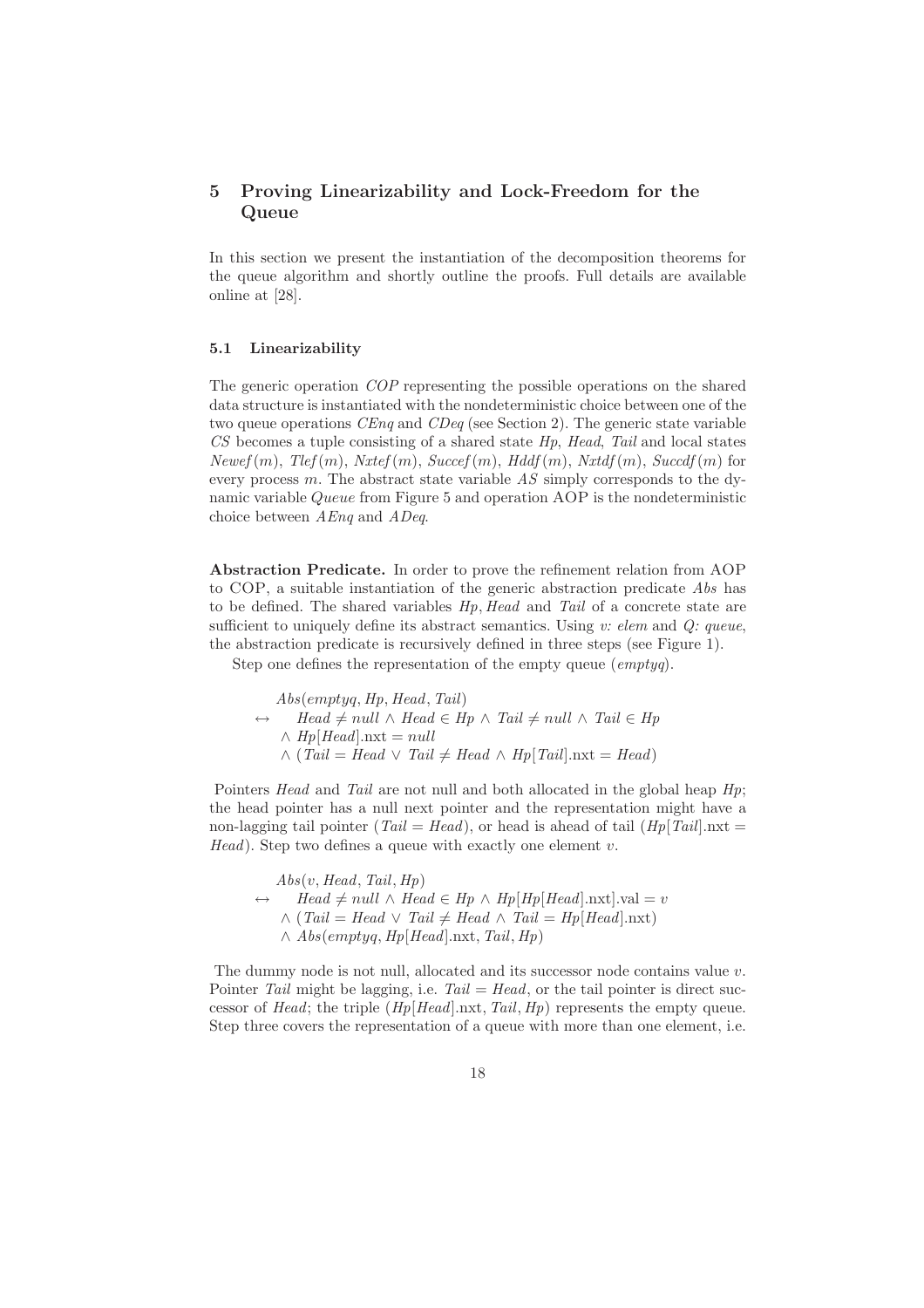Q is assumed to not be empty in the following definition.

$$
Abs(v + Q, Head, Tail, Hyp)
$$
  
\n→  $Head \neq null \land Head \in Hyp \land Tail \neq Head$   
\n $\land HP[Hp[Head].nxt].val = v$   
\n $\land \quad (HP[Tail].nxt = null \quad \lor \quad HP[Tail].nxt \neq null \land HP[Tail].nxt \in Hyp$   
\n $\land HP[Hp[Tail].nxt].nxt = null)$   
\n $\land Abs(Q, HP[Head].nxt, Tail, Hyp))$ 

The dummy node *Head* is not null and allocated; it is unequal Tail and its direct successor stores value  $v$ . When the tail pointer does not lag, it marks the end of the queue, i.e.  $Hp[Tail].nxt = null.$  Otherwise, it points to an allocated node with a null next pointer and finally (last conjunct), the rest of the queue must have an abstract semantics according to Abs.

A concrete state is called valid if there is a corresponding abstract queue such that Abs is satisfied. The above abstraction predicate defines a partial function Absf: cstate  $\rightarrow$  astate on valid states. This allows for dropping the existential quantifier in proof obligation (7) by using  $Absf(CS)$  as a witness for the existence of a unique sequence of abstract states AS, thus allowing for an inductive prove for the remaining safety formula (an instantiation for the local abstract output variable can be found too). As we will see, the invariant property ensures that all concrete states are valid throughout execution.

Rely-Guarantee Conditions and Invariant. Since all processes  $m$  execute the same set of operations, all processes will have the same rely condition  $R_m$  by symmetry. It consists of the invariant property  $Inv$  and predicates  $Englocal_m$ ,  $Deqlocal<sub>m</sub>$ .

$$
R_m(CS', CS'')
$$
  
\n
$$
\leftrightarrow \quad (Inv(CS') \rightarrow Inv(CS''))
$$
  
\n
$$
\land \quad Englocal_m(CS', CS'') \land \quad Deglocal_m(CS', CS'')
$$

Process m assumes that other processes will preserve the invariant and respect its locality assumptions (see below). The invariant is the conjunction of predicates okrep, disj and valid.

$$
Inv(CS) \leftrightarrow okrep(CS) \land disj(CS) \land valid(CS)
$$

Predicate okrep describes an admissible local pointer structure for each process m. It is the conjunction of several assertions that are described in the following. One rather standard assertion claims that pointers  $P$  are not dangling but pointing to the heap  $H_p$ . It has the form

$$
P \neq null \rightarrow P \in Hp
$$

where P is one of the following local pointers:  $Newef(m)$ ,  $Tleft(m)$ ,  $Nxtef(m)$ ,  $Hddf(m)$ ,  $Nxtdf(m)$ . This property must also hold for  $Hp[Tlef(m)]$ .nxt and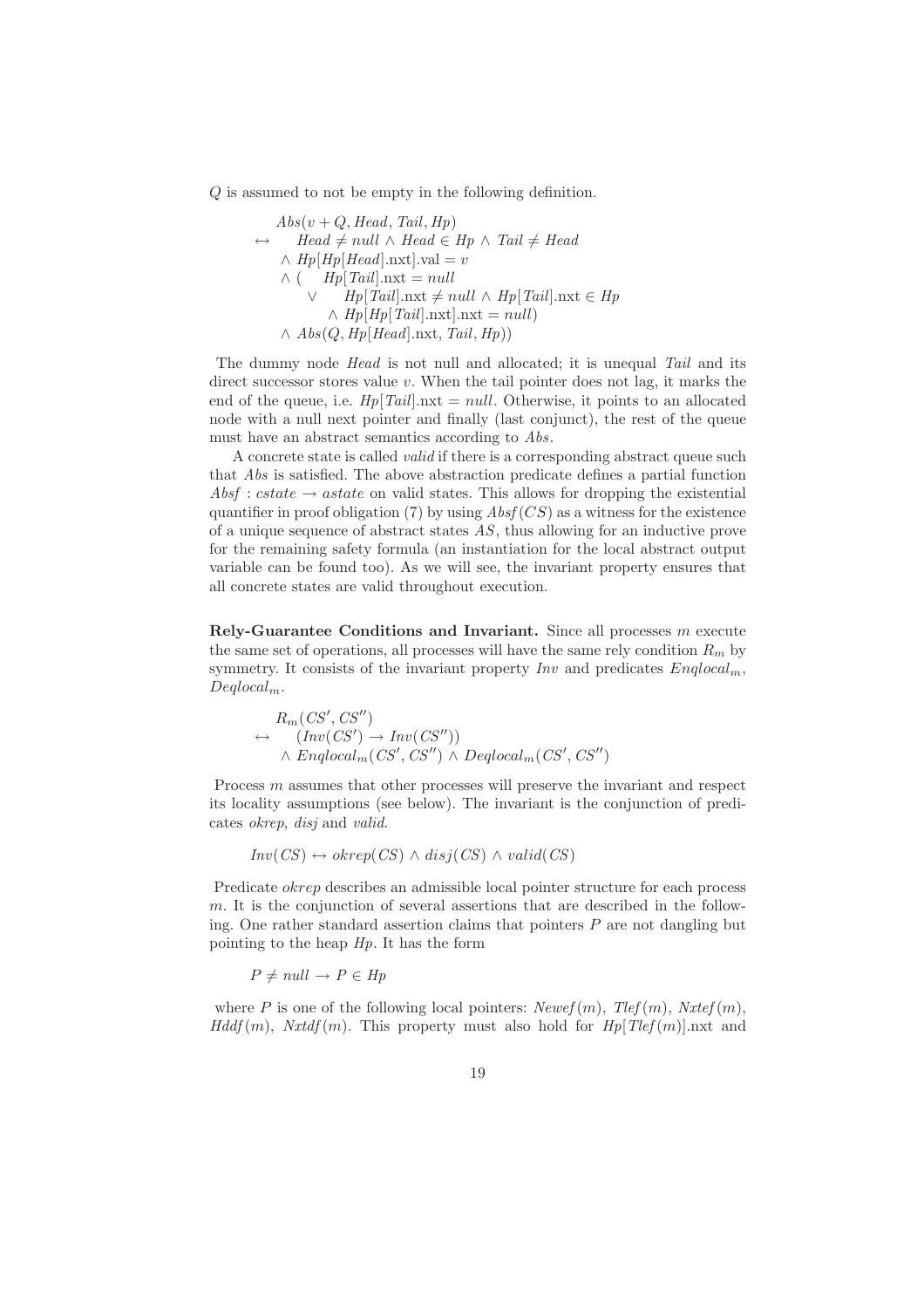$Hp[Hddf(m)]$ .nxt given that the local snapshot pointers  $Tleft(m\right)$  respectively  $Hddf(m)$  are not null.

Another rather standard invariant property requires disjointness of newly allocated nodes from the queue. Moreover, these nodes must have a null next reference.

$$
\neg \text{ Succef}(m) \land \text{Newef}(m) \neq null
$$
  
\n
$$
\rightarrow \neg \text{reachable}(\text{Head}, \text{Newef}(m), \text{Hp})
$$
  
\n
$$
\land \text{Hp}[\text{Newef}(m)].\text{nxt} = null
$$

Predicate  $reachable(R_0, R_1, H)$  defines reachability of a non-null reference  $R_1$ in heap  $H$  from  $R_0$  via next pointers in the standard way.

Finally, the following interconnection between local snapshot pointers and their shared counterparts is required.

$$
Tleft(m) \neq null \land Hp[Tleft(m)]\text{.nxt} = null \rightarrow Tleft(m) = Tail
$$
  

$$
Hddf(m) \neq null \land Hp[Hddf(m)]\text{.nxt} = null \rightarrow Hddf(m) = Head
$$
 (10)

If a snapshot's next reference is null, the local snapshot still coincides with its global counterpart.

With respect to interference between two processes  $m$  and  $n$ , predicate  $disj$ claims disjointness of newly allocated nodes.

$$
disj(CS)
$$
  

$$
\leftrightarrow
$$
  $Newef(m) \neq null \rightarrow$   $Newef(m) \neq$   $Newef(n)$ 

As already explained, a process assumes a valid representation in every concrete state which is formally reflected by predicate *valid*. It describes the set of concrete states that have an abstract counterpart according to Abs.

$$
valid(CS) \leftrightarrow \exists AS. \ Abs(AS, CS)
$$

The remaining properties  $(Englocal_m, Deglocal_m)$  of the local rely condition  $R_m$  reflect locality of specific pointer variables or heap nodes. Several of these statements result from lifting local variables to global functions in order to be able to refer to them in assertions. Their typical form is

 $V'' = V'$ 

where  $V''(V')$  denotes variable V after (before) an environment transition. Predicate  $Englocal_m$  asserts this for local variables  $Succf(m)$ ,  $Newef(m)$ ,  $Tleft(m\right)$ and  $\text{Nx} \text{tef}(m)$ . Furthermore, it contains the following properties.

$$
(Tleft'(m) \neq null \land Hp'[Tleft'(m)]\text{.nxt} \neq null \rightarrow Hp'[Tleft'(m)]\text{.nxt} = Hp'[Tleft'(m)]\text{.nxt}
$$
\n
$$
\land (\neg \text{ Succef}'(m) \land \text{Newef}'(m) \neq null \rightarrow Hp''[\text{Newef}'(m)] = Hp'[\text{Newef}'(m)])
$$

Whenever the snapshot's next pointer is not null, this reference remains untouched by  $m$ 's environment. A newly allocated node will not be modified by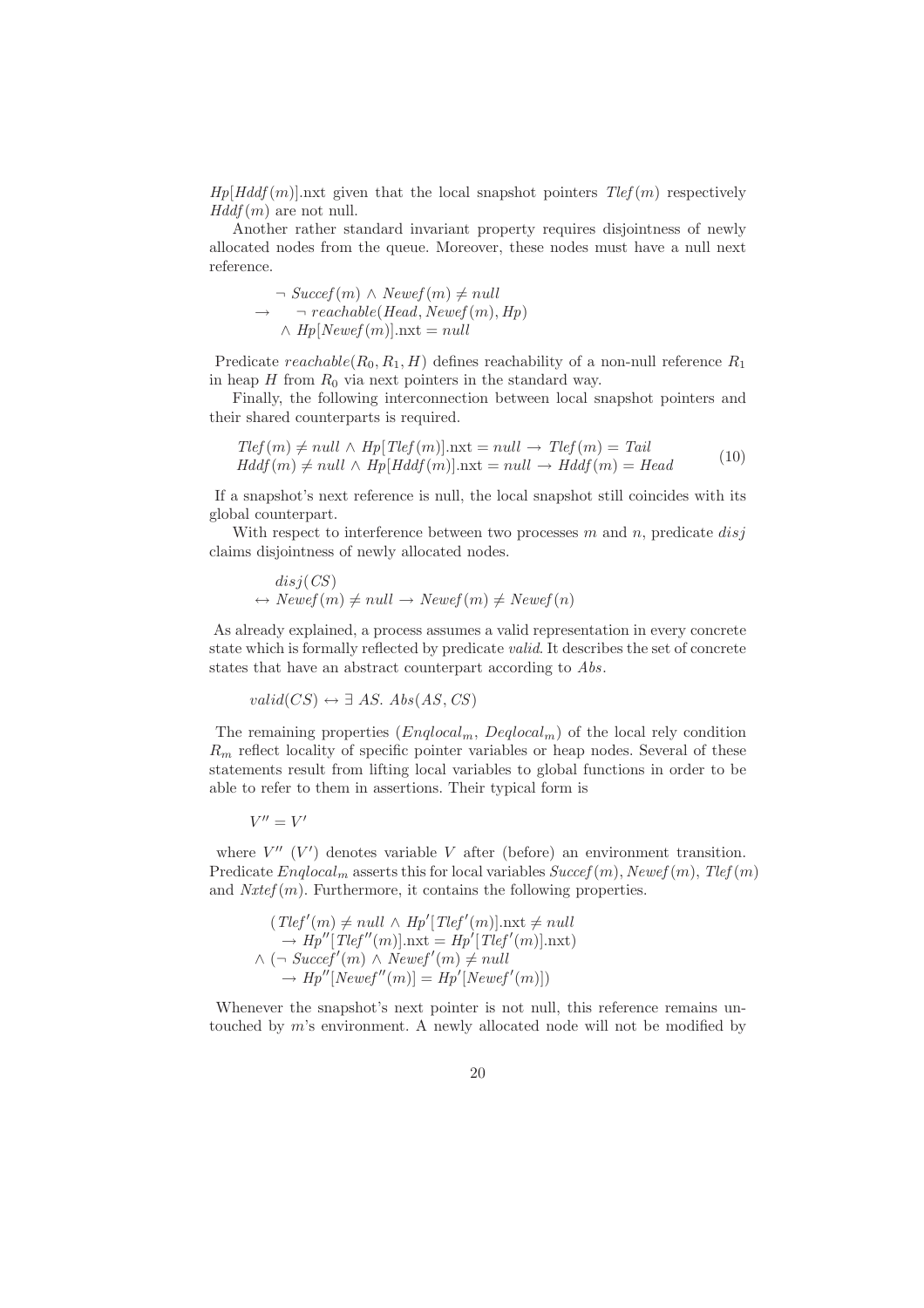other processes as long as m has not attached it to the queue (indicated by  $Succef'(m)$  being false).

Similar assumptions are defined in predicate  $Deqlocal_m$ .

$$
Deqlocal_m(CS', CS'')
$$
  
\n
$$
\leftrightarrow \text{Sucedf''}(m) = \text{Sucedf'}(m)
$$
  
\n
$$
\land \text{Hddf''}(m) = \text{Hddf'}(m) \land \text{Nxtdf''}(m) = \text{Nxtdf'}(m)
$$
  
\n
$$
\land \text{ } (\text{Hdd'}(m) \neq null \land \text{Hp'}[\text{Hddf'}(m)]\text{.nxt} \neq null
$$
  
\n
$$
\rightarrow \text{Hp''}[\text{Hddf''}(m)]\text{.nxt} = \text{Hp'}[\text{Hddf'}(m)]\text{.nxt}
$$
  
\n
$$
\land \text{Hp''}[\text{Hp''}[\text{Hddf''}(m)]\text{.nxt}]\text{.val} =
$$
  
\n
$$
\text{Hp''}[\text{Hddf''}(m)]\text{.nxt}]\text{.val}
$$

In particular, if the snapshot's next reference is not null, other processes leave this reference unchanged as well as the value of its direct successor node.

The remaining predicates (the local guarantee condition and the global rely condition) are weakly defined according to constraints (1) and (6) from Section 4.

Proof Outline. It is straightforward to show that the described instantiation fulfills the predicate logic requirements from Section 4. The proof for the temporal logic proof obligation (3) also requires only few interactions. More work has to be done to prove the refinement relation  $(7)$  from  $AEng$  to  $CEnq$ , resp. from ADeq to CDeq. These proofs mainly consist of symbolically stepping through the concrete code and choosing the correct abstract counterpart for each step.

The correctness of an enqueue operation strongly relies on properties from  $Englocal_m$ . It is for instance vital to know that once m has successfully attached its new node at the end of the queue, the environment leaves the snapshot's next reference unchanged. Otherwise the abstraction predicate would be violated by shifting the tail pointer in line E16 of *CEnq*. Similarly, changes to the newly allocated node, as long as  $m$  has not attached it to the queue, could violate the representation, e.g. by enqueuing a wrong value.

While the choice of an abstract step is unique for the enqueue refinement. there is more than one possible abstract step to choose, when the queue is empty (see Figure 6) and m executes the instruction at line D6 of  $CDeq$  (setting  $Nxtdf(m)$  to null). We outline the proof for this transition in Figure 8. There Dk denotes the remaining program of *CDeq* starting from line Dk, e.g. D6 denotes the sequence of instructions D6 to D10, followed by the while loop. Analogously ADk stands for the remaining code of ADeq from line ADk. Further abbreviations are introduced in the figure. The conclusion of the proof tree shows the proof goal after symbolically executing lines D1 - D5 of CDeq, the program to execute is  $\mathbf{D6}$ . Process i has reached a state which satisfies predicate logic formula  $S_0$ . Assuming the rely guarantee and invariance conditions, it has to be shown that the sequence of values  $Absf(Head, Tail, Hp)$  is an execution of  $\bf{AD3}$ which preserves the abstraction  $(A).<sup>3</sup>$ 

<sup>&</sup>lt;sup>3</sup> In the following we abstract from the substitution of the abstract state and output variables to improve readability.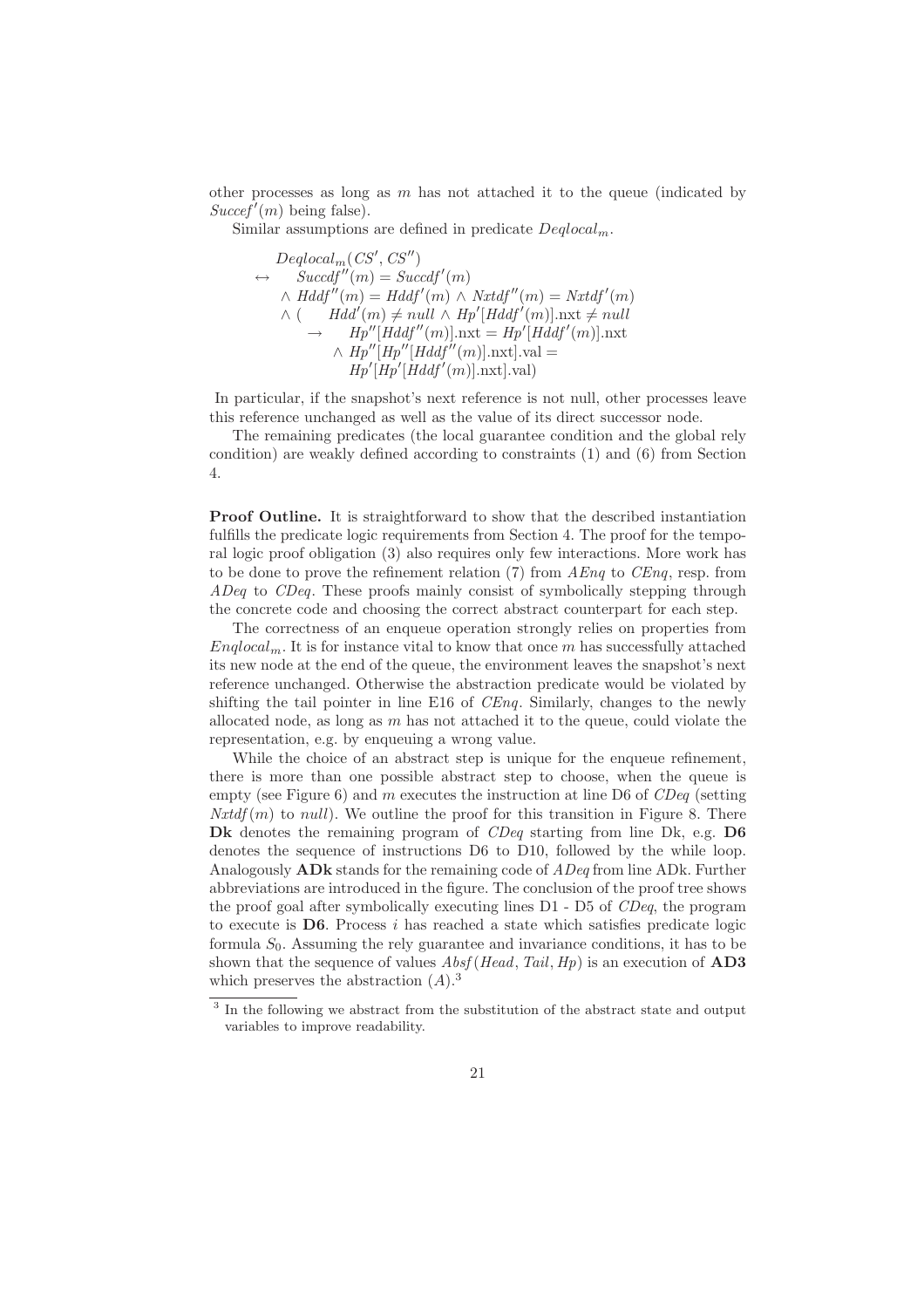

 $RI := \square \, I(R_m)$  $A := \Box \text{ Abs}(Queue, CS) \land \text{Abs}(Queue', CS')$  $S_0 := \neg \; Sucedf(m) \land Hddf(m) \neq null \land Abs(Queue, CS)$  $S_1 := \neg \; Sucedf(m) \land Hddf(m) \neq null \land Nxtdf(m) = null \land Abs(Queue, CS)$  $S_2 := \neg \; Sucedf(m) \land \; Hddf(m) \neq null \land \; Nxtdf(m) = null \land \; Abs(Queue, CS)$  $S_3 := \neg \; Sucedf(m) \land Hddf(m) \neq null \land Nxtdf(m) = null \land Abs(Queue, CS)$ 

Fig. 8. Proof Outline Dequeue Empty

The first step (1) of the proof does a case split on whether  $Hddf(m)$ 's next pointer is null, to get the critical case in the first premise (left hand side). The current queue is then indeed empty, since according to invariant property (10), the snapshot  $Hddf(m)$  is still the head of the queue.

The next step (2) expands the star operator using the equivalence

$$
[skip^*; \gamma] \equiv [skip; skip^*; \gamma] \sqrt{|\gamma|} \; \forall \; [\gamma]
$$

for an arbitrary program  $\gamma$  (either another skip is executed or  $\gamma$  starts immediately). This gives the two succedent formulas of the premise.

The next step (3) symbolically executes the instruction at D6 which sets  $Nxtdf(m)$  to *null* and the skip transition of the first formula in the succedent is executed. The second formula in the succedent also executes a skip step, as the test of the if-statement at AD4 is false. The remaining program in this case is just  $skip^*$ ;  $O := Lo$  (written **AD8** in the goal). This gives a proof obligation according to the premise of (3) and a side goal which demands to prove that the last step has indeed preserved A. The proof of this side goal is trivial, as  $S_0$ fulfills Abs and none of the three formulas has changed the concrete resp. abstract state. Therefore, both abstract transitions can be pursued in constructing an abstract trace. This is not the case with linearization points that change the data representation, where only one choice of executing an abstract skip or executing the abstract operation will give a suitable abstract state. For these, one of the two resulting formulas will simplify to false and disappear. Delaying the decision whether the linearization point has been executed, seems to be possible only when the abstract data structure is not modified. The case is common for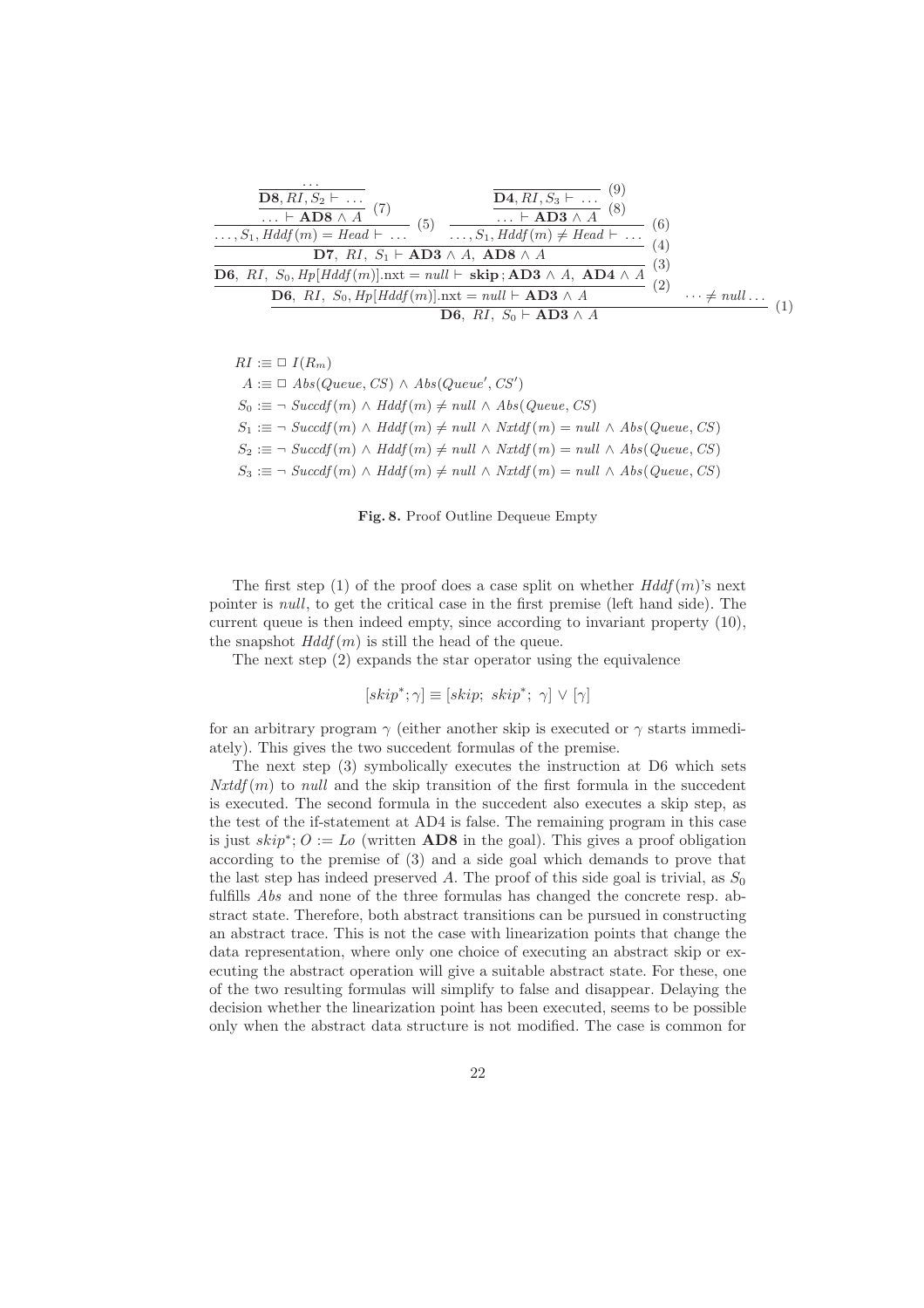operations that merely observe the data structure (e.g. the test for an element being in a list in the algorithm studied in [9]).

The proof continues with the new state  $S_1$ . This is the state after execution of D6 and after the environment has executed its rely step. In this state the case split whether the last step has been a linearization point can be made (step (4) of the proof). If the global head pointer has not changed since the snapshot was taken, executing the transition in line D6 has been a linearization point. Formula  $\bf{AD3} \wedge \bf{A}$  can be weakened from the succedent in step (5) by applying the weakening rule of the sequent calculus which permits to strengthen a sequent by dropping formulas from its succedent (or antecedent). Since in the current state formulas  $Hddf(m) = Head$  and  $Nxtdf(m) = null$  hold, the following symbolic execution steps  $(7)$ , ... lead to eventually exiting the loopbody and returning output value empty. If however the snapshot is deprecated, the executed concrete transition has not been a linearization point and formula AD8  $\wedge$  A can be weakened in step (6). In this case of non-linearization the next symbolic execution step  $(8)$  jumps back to the start of the loop body  $\mathbf{D4}$  and the resulting sequent can be closed with an inductive argument in step (9).

#### 5.2 Lock-Freedom

According to proof obligation  $(9)$  a suitable instantiation of predicate U must ensure termination of a process in an environment that respects  $U$  at all times and it must be preserved by each program transition, unless a transition eventually leads to completion (e.g. a successful CAS).

That is, when a process dequeues it is sufficient for its termination to assume that the global head pointer remains unchanged by the environment

$$
Id_H := Head'' = Head'
$$

When  $m$  enqueues, assuming that other processes  $n$  will not change the global tail pointer is not sufficient to ensure termination. Suppose a system execution in which  $m$  repeatedly shifts the lagging tail for every  $n$  which attaches a new node to the queue. In this situation, no other process ever changes the tail pointer, as this is done by  $m$  who never completes. Instead,  $U$  must ensure that  $m$  finally can attach its newly allocated node to the queue, i.e. no other process may add a new node. Two cases are discerned regarding the current representation. If the tail pointer does not lag (its next reference is null) neither the global tail pointer nor its next reference may be changed

$$
Id_T := \textit{Tail}'' = \textit{Tail}' \land \textit{Hp}''[\textit{Tail}''] \cdot \text{nxt} = \textit{Hp}'[\textit{Tail}'] \cdot \text{nxt}
$$

When the tail pointer is lagging,  $m$  assumes the following environment behavior: other processes leave the tail pointer and its next reference unchanged or they shift the tail to its direct successor node (which has a null next reference)

$$
Id_S := Id_T \vee Tail'' = Hop'[Tail'] \text{.nxt} \wedge Hop''[Tail''] \text{.nxt} = null
$$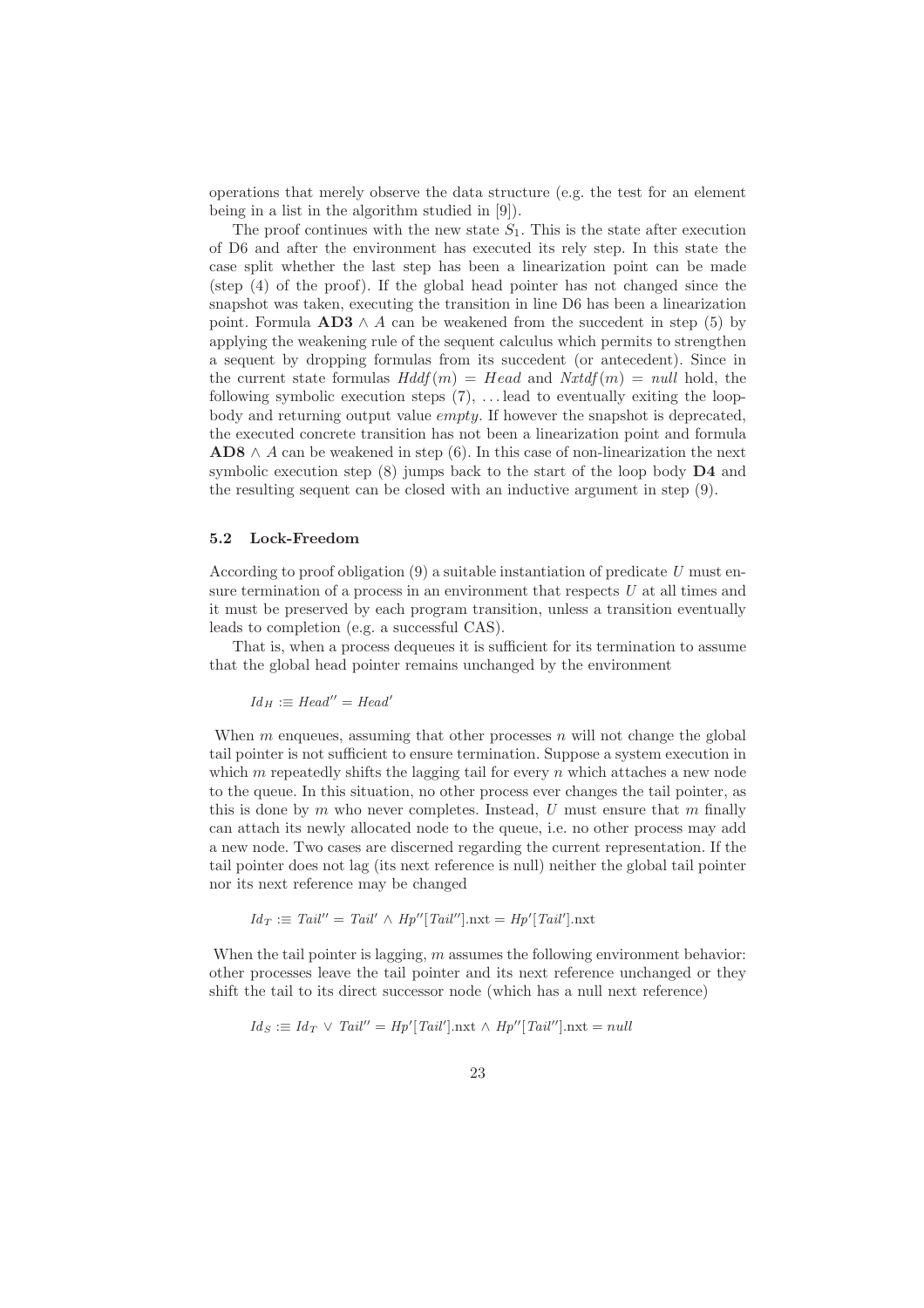Predicate U is the conjunction of these identities:

 $Id_H \wedge (Hp'[Tail'].nxt = null \rightarrow Id_T) \wedge (Hp'[Tail'].nxt \neq null \rightarrow Id_S)$ 

It specifies that changes relevant for progress are enqueuing or removing an element, while moving a lagging tail does not guarantee progress and can only be done according to Figure 1.

#### 5.3 Proof Outline

The unchanged predicate is reflexive and transitive. The temporal logic proof obligation (9) from Section 4.3 is divided into four subgoals by discerning which operation is currently executed (enqueue or dequeue) and splitting the disjunction in the succedent to distinguish whether a local transition of the current process changes the data structure or the environment satisfies the unchanged property at all times. For enqueue we get two proof obligations

$$
\begin{array}{l}\n\mathbf{E1}, \Box \ I(R_m) \vdash \Box \ (\neg \ U(CS, CS') \to \Diamond \ \mathbf{last}) \\
\mathbf{E1}, \Box \ I(R_m) \vdash \Box \ (\Box \ U(CS', CS'') \to \Diamond \ \mathbf{last})\n\end{array} \tag{11}
$$

where Ek denotes the remaining program starting from line Ek, e.g. E1  $\equiv$  CEnq. The first is rather simple, since the only step with  $\neg U(CS, CS')$  is a succeeding CAS at line E10 which sets the loop-flag to true, so the algorithm terminates after the final step E13.

The second proof is more challenging. It consists of an induction for the leading always operator and symbolically executing the enqueue operation until it either terminates or the induction hypothesis can be applied. During execution we get a side goal for every step: starting from the considered step, formula  $\Box$   $\overrightarrow{U}(CS', CS'')$  must lead to termination. This can be proved by stepping to the start of the loop (instruction E5) and applying the following lemma

$$
\mathbf{E5}, \Box I(R_m) \vdash \Box U(CS', CS'') \rightarrow \Diamond \text{ last}
$$

which states that the additional environment assumption  $\Box$   $U(CS', CS'')$  is sufficient to guarantee termination of the loop of the enqueue operation.

Its proof requires no induction, but stepping through the loop once or twice, depending on whether the tail is lagging when the snapshot is taken; the basic idea is illustrated in Figure 9. In the conclusion of the proof tree, the first symbolic execution step to enter the while loop has already been executed. The remaining program is **E6** (instruction E6 takes the local snapshot  $Tlef(m)$ ). In a valid state, the required rely conditions and the unchanged predicate are assumed to hold at all times  $(VEU)$ ; no further restrictions on the current state are necessary to prove termination of the loop. Proof step (1) is a case distinction on whether the current queue has a lagging tail pointer  $(Hp[Tail].nxt \neq null)$ . If the tail pointer is not lagging (second premise, right hand side) no further interference will hinder  $m$  to complete according to  $VEU$ , i.e. the proof consists of executing **E6** until completion. If the tail pointer is lagging behind (first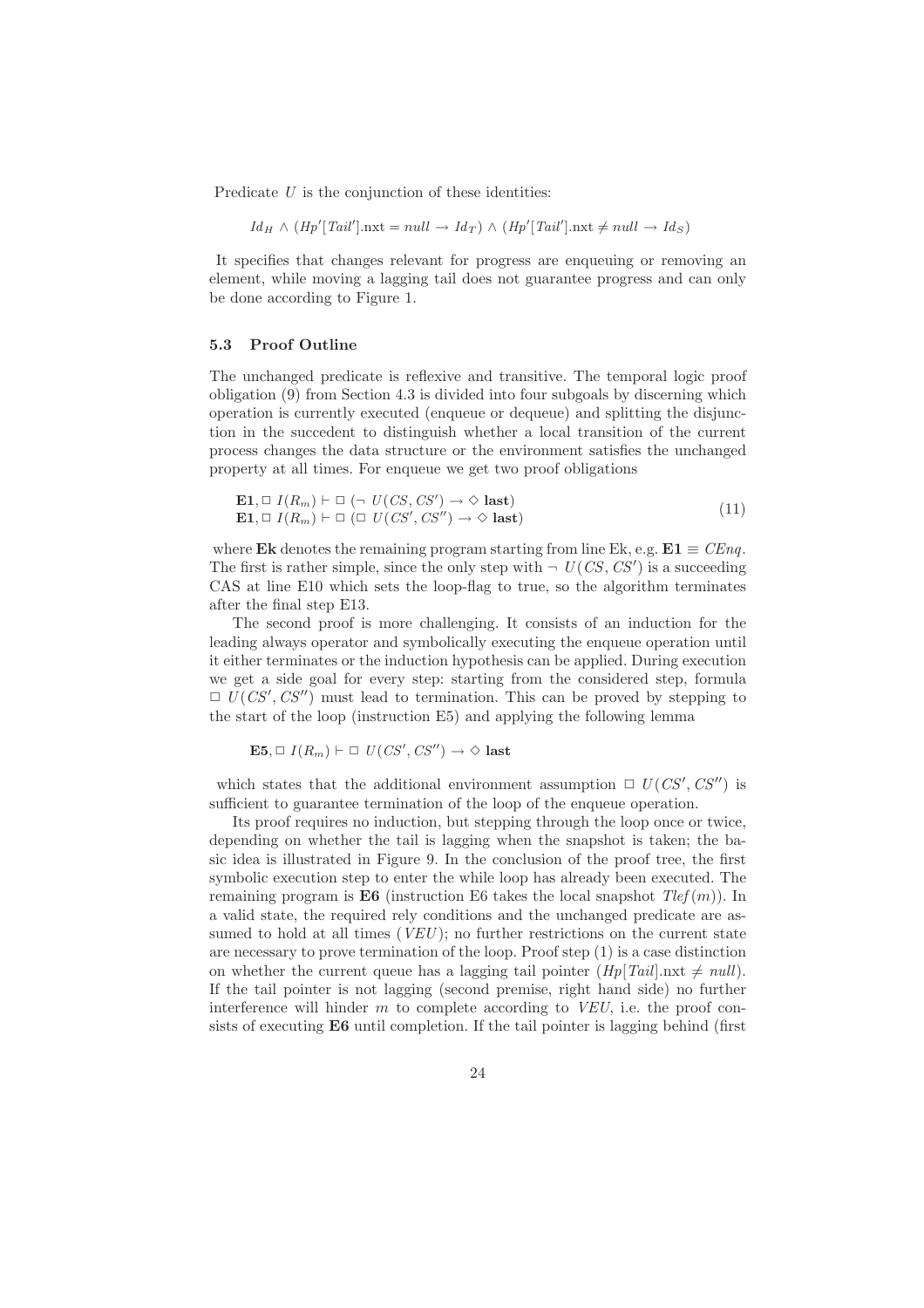$$
\frac{\mathbf{E8} \dots, S_1 \vdash \dots}{\cdots \neq null, \text{Tail} = \text{Tlef}(m) \vdash \dots} \quad (4) \quad \cdots = null \vdash \dots \quad (3)
$$
\n
$$
\frac{\mathbf{E7}, \dots, S_0 \vdash \dots}{\cdots \text{HP}[\text{Tail}].\text{nxt} \neq null \vdash \dots} \quad (2) \quad \cdots = null \vdash \dots \quad (1)
$$
\n
$$
\mathbf{E6}, \text{VEU} \vdash \Diamond \text{ last}
$$

$$
VEU := \Box (valid(Head, Tail, Hyp) \land England_{m}(CS', CS'') \land U(CS', CS''))
$$
  
\n
$$
S_0 := Tleft(m) \neq null
$$
  
\n
$$
S_1 := Tleft(m) \neq null \land Nxtef(m) \neq null \land Hp[Tleft(m)].\text{nxt} = Nxtef(m)
$$

Fig. 9. Proof outline enqueue lock-free

premise, left hand side), proof step (2) symbolically executes the instruction at E6 (followed by an environment transition) which yields the new state  $S_0$  and the remaining program is  $E7$ . Case distinction (3) tests whether the environment has helped  $m$  according to predicate  $U$  by shifting the lagging tail pointer (second premise). If this is true, the current proof obligation can be discarded by symbolic execution until the remaining program is again E6 and using the second premise of proof step (1) as a lemma (during these symbolic execution steps - the test at E8 is false - the tail pointer and its next reference null remain unchanged). If however the tail is still lagging (first premise of proof step (3)) the snapshot is accurate, i.e.  $Tail = Tlef(m)$ , and the proof continues with symbolic execution of E7 (proof step (4)). In the new state  $S_1$ , the snapshot's next reference is  $Nxtef(m)$  which is not null. We proceed analogously discerning whether the tail pointer is lagging and symbolic execution: at the latest when the CAS transition at E12 is (successfully) executed, a non-lagging tail representation is established and the second premise of step (1) can eventually be used again as a lemma to finish the proof.

Proving the analog properties to (11) for dequeue is straightforward. The locality assumptions (for the loop-flag and the snapshot) from the rely condition and knowing that the head pointer always remains unchanged according to U, imply termination. This is because after the snapshot is taken, the CAS at D12 will be successfully executed: it is the only dequeue step that does not satisfy the unchanged predicate, but it guarantees progress.

#### 6 Related Work

The analysis of non-blocking algorithms is a current and highly active field of research. Several techniques have been proposed to prove correctness and liveness of these algorithms.

With respect to linearizability, Doherty et al. [7] were the first to publish a formal verification of the queue algorithm (including memory reuse and version numbers to avoid an ABA-problem) based on refinement of IO automata. In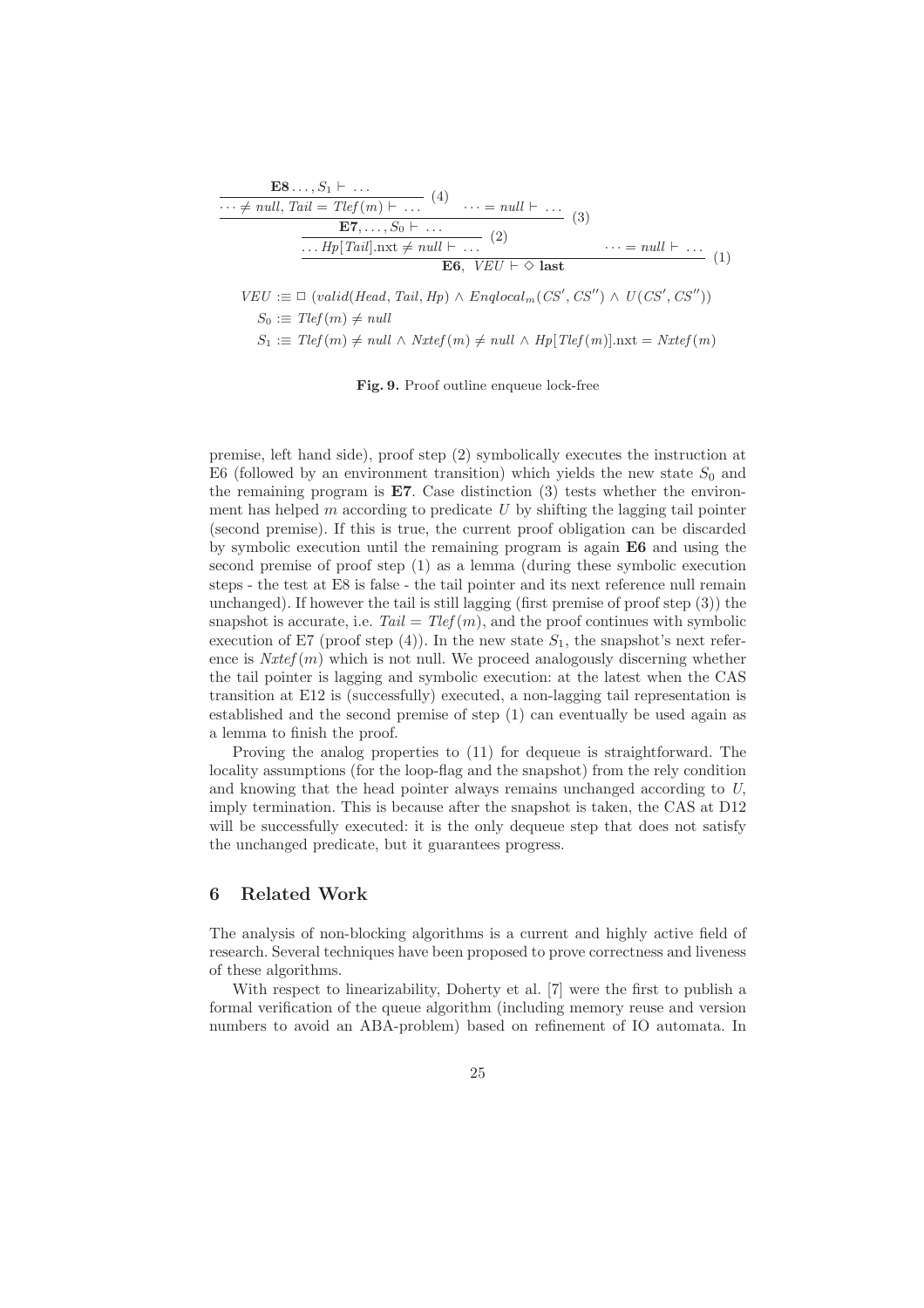contrast to our approach, program counters and a global simulation relation are used to mechanize the proofs using PVS. Since single steps of a concrete algorithm are refined individually, an intermediate automaton and backward simulation had to be used to complete the formal proof for the dequeue operation, while our approach verifies trace inclusion directly avoiding backward simulation (see [10] for details).

Vafeiadis [31] also proves linearizability of the queue. His proof technique is closer to ours in also using rely-guarantee reasoning. A major difference is that his approach is based on adding abstract ghost code to the implementation, and not on refinement. To solve the problem of the dequeue operation, the use of a prophecy variable is suggested (which is basically equivalent to the use of backward simulation).

Many other groups have contributed to the verification of non-blocking algorithms. Groves et al. [8] for instance present the verification of linearizability of a more complex lock-free implementation based on trace reduction. Our approach is currently not able to formally handle these kind of (elimination) algorithms, where the linearization of an operation can be part of the execution of another process. Gao et al. [32] have described the verification of a lock-free hash table which took more than two man years of work.

A rather different approach is taken by Yahav et al. [33] using shape analysis [34]. The approach assumes that the abstract operations - although atomic already work on the low level heap and that only their interleaving has to be shown correct. Therefore it compares the intermediate heaps that occur during interleaved execution of the algorithms to the structures at the beginning and the end and keeps track of the differences by a finite abstraction ("delta heap abstraction") to verify linearizability.

The third author has also contributed to Derrick et al. [35]. The approach given there is rather different: it is based on the Z specification language and requires program counters to encode steps of the algorithm as Z operations. Instead of rely-guarantee reasoning, Owicki-Gries [36] like proof obligations are generated. The approach is the only one we are aware of, that proves linearizability formally using the original definition of [14]. All other approaches (including ours in [10]) argue informally that linearizability holds.

Related to lock-freedom, we are aware only of two approaches: Colvin and Dongol [11, 12] describe the verification of several lock-free implementations (including Treiber's stack and Michael and Scott's queue) by explicitly constructing a well-founded order on program counters and proving that each action either guarantees progress or reduces the value of the state according to the wellfounded order. They identify progress actions, which correspond to those steps where our predicate  $U$  is false. Constructing a well-founded order is unnecessary in our approach, since it is implicit in stepping through the program.

A higher degree of automation is achieved by Gotsman et al. [13] based on rely-guarantee reasoning and techniques like shape analysis and separation logic [37]. Their approach can verify proof obligations that imply lock-freedom for several non-trivial algorithms automatically, using a combination of several tools.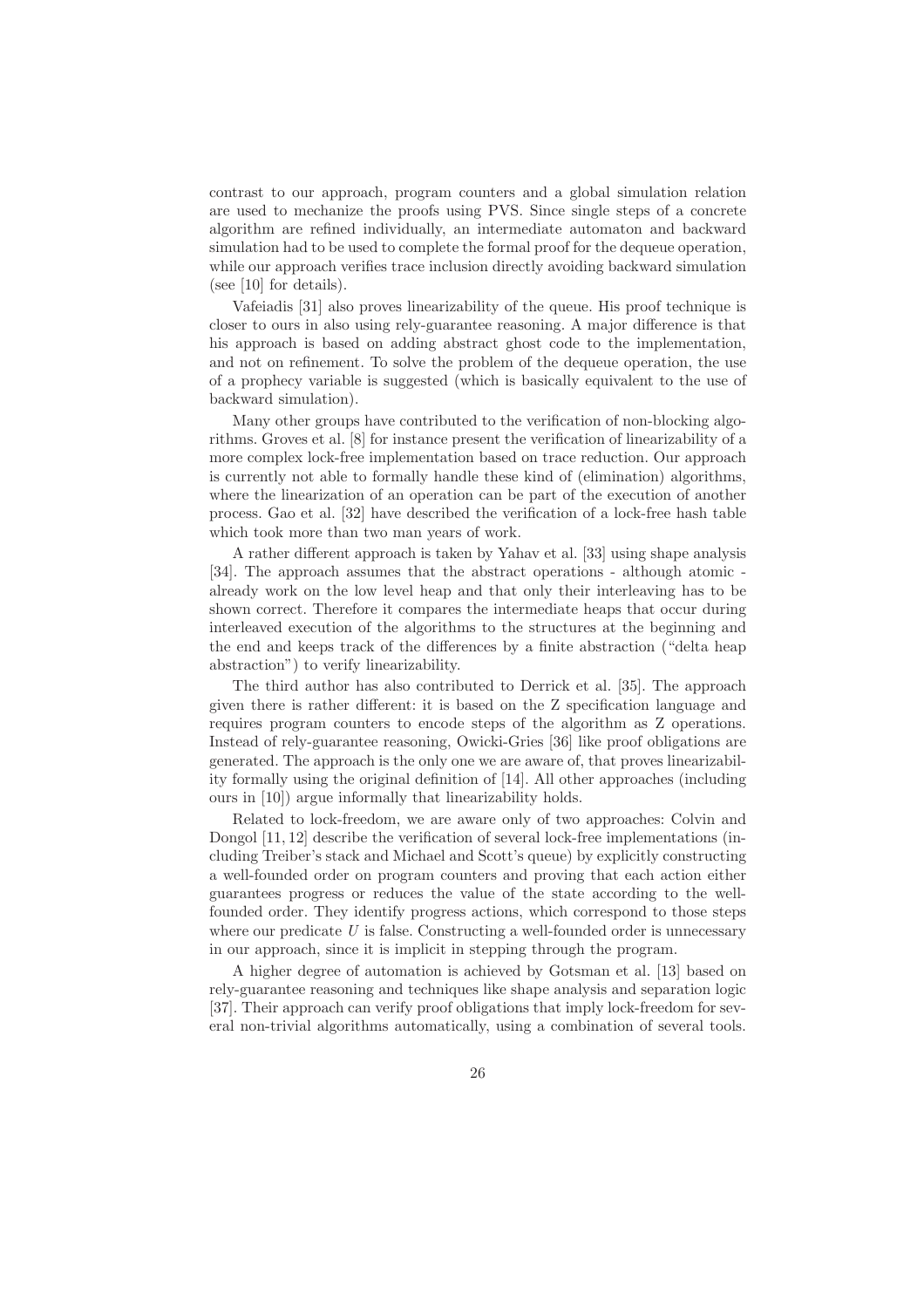Derivation of these proof obligations however is done on paper. There are several differences in the proof obligations too: our approach does not use a reduction of CSpawn to a spawning procedure where the call to CSeq is replaced by COP (which needs some assumptions about symmetry to be correct). Our proof obligation ensures that the algorithm terminates after a step which falsifies  $U$ , while their proof obligation requires that no process can execute steps which change the data structure infinitely often. A close comparison for the queue example is hard, since the queue is only mentioned as one of the examples automatically provable.

Both related approaches assume a concurrent system model with potentially unfair scheduling, while we assume weak fairness. A closer analysis shows that we need fairness only to prove that a process is not suspended in favor of another process which executes skip steps only. Both related approaches consider processes which execute an infinite loop of calls to COP and no other instructions. If we replace the implementation of CSeq with such a loop, the fair interleaving operator could be replaced with an unfair one. Yet we prefer the more general formalization of CSeq, since it is realistic that a process executes other statements or terminates rather than just calling COP repeatedly.

#### 7 Summary

We have described two decomposition theorems that reduce the proof of global properties to process-local proof obligations and we have shown how these theorems can be applied to prove linearizability and lock-freedom of a non-trivial lock-free queue implementation. All specifications and proofs are fully mechanized in the interactive theorem prover KIV and many proofs in the queue case study have been highly automated. As explained in Section 5 we believe that our technique slightly reduces the proof effort of other approaches both regarding linearizability and lock-freedom.

In current and future work we consider the ABA-problem in an additional refinement step, by extending the current implementation with explicit deallocation and version numbers. Moreover, we try to improve our method by better exploiting the symmetry of typical lock-free implementations in the rely-guarantee theory. Another aspect is the inclusion of the formal definition of linearizability within the reduction approach. We plan to test these improved techniques on further and more complex non-blocking implementations.

#### References

- 1. Treiber, R.K.: System programming: Coping with parallelism. Technical Report RJ 5118, IBM Almaden Research Center (1986)
- 2. Hendler, D., Shavit, N., Yerushalmi, L.: A scalable lock-free stack algorithm. In: SPAA '04: ACM symposium on Parallelism in algorithms and architectures, New York, NY, USA, ACM Press (2004) 206–215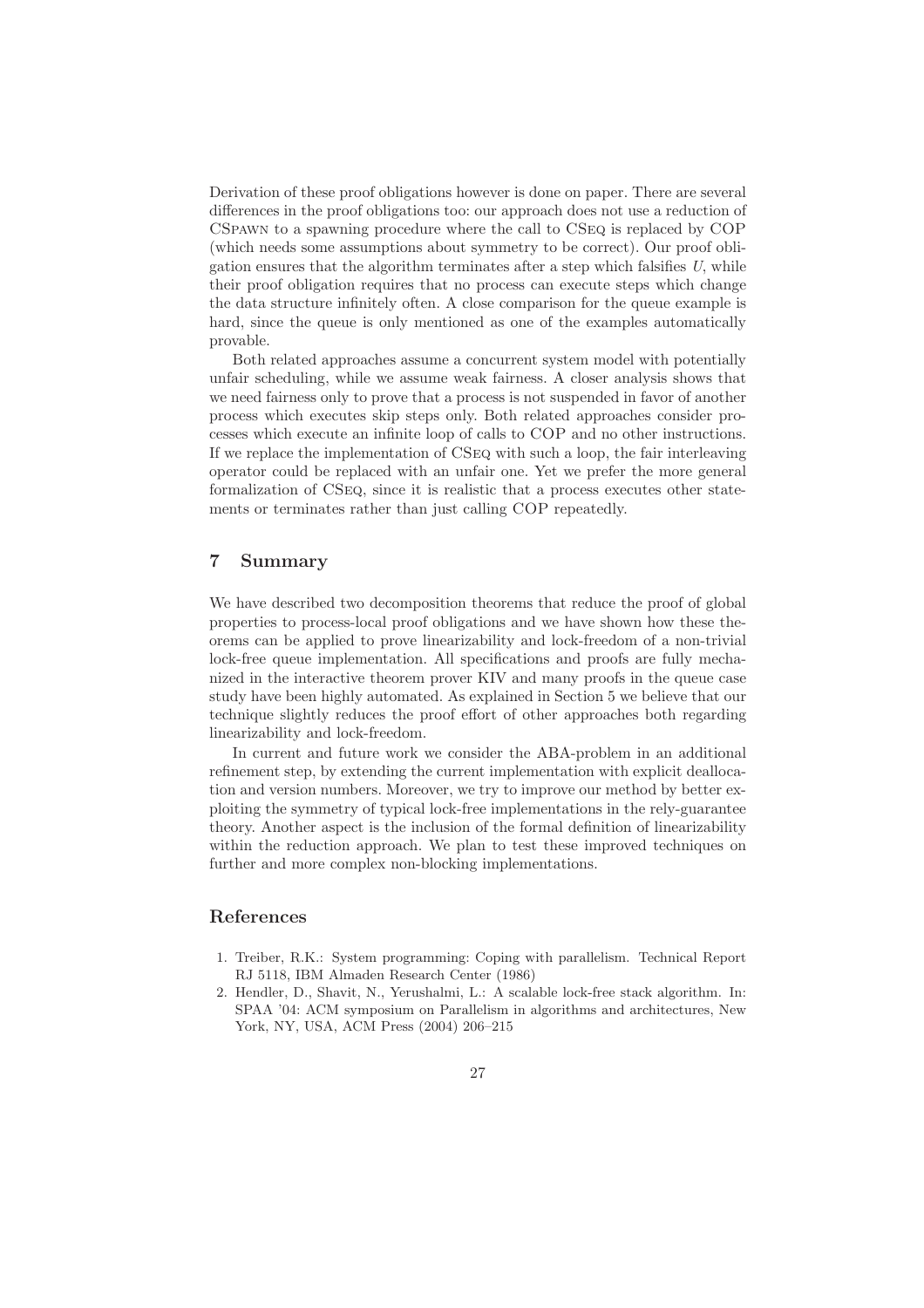- 3. Michael, M.M., Scott, M.L.: Simple, fast, and practical non-blocking and blocking concurrent queue algorithms. In: Proc. 15th ACM Symp. on Principles of Distributed Computing. (1996) 267–275
- 4. Michael, M.M.: Cas-based lock-free algorithm for shared deques. In: In the 9th Euro-Par Conference on Parallel Processing, Springer Verlag (2003) 651–660
- 5. Michael, M.M.: High performance dynamic lock-free hash tables and list-based sets. In: SPAA 2002, ACM (2002) 73–82
- 6. Doherty, S., Detlefs, D.L., Groves, L., Flood, C.H., Luchangco, V., Martin, P.A., Moir, M., Shavit, N., Jr., G.L.S.: Dcas is not a silver bullet for nonblocking algorithm design. In: SPAA '04: Proceedings of the sixteenth annual ACM symposium on Parallelism in algorithms and architectures, New York, NY, USA, ACM (2004) 216–224
- 7. Doherty, S., Groves, L., Luchangco, V., Moir, M.: Formal verification of a practical lock-free queue algorithm. In: FORTE 2004. Volume 3235 of LNCS. (2004) 97–114
- 8. Groves, L., Colvin, R.: Trace-based derivation of a scalable lock-free stack algorithm. Formal Aspects of Computing (FAC)  $21(1-2)$  (2009) 187-223
- 9. Vafeiadis, V., Herlihy, M., Hoare, T., Shapiro, M.: Proving correctness of highlyconcurrent linearisable objects. In: PPoPP '06: Proceedings of the eleventh ACM SIGPLAN symposium on Principles and practice of parallel programming, New York, NY, USA, ACM (2006) 129–136
- 10. Bäumler, S., Schellhorn, G., Tofan, B., Reif, W.: Proving linearizability with temporal logic. Formal Aspects of Computing (FAC) (2009) appeared online first, http://www.springerlink.com/content/7507m59834066h04/.
- 11. Colvin, R., Dongol, B.: Verifying lock-freedom using well-founded orders. In: Theoretical Aspects of Computing - ICTAC 2007. Volume 4711 of LNCS., Springer-Verlag (2007) 124–138
- 12. Colvin, R., Dongol, B.: A general technique for proving lock-freedom. Sci. Comput. Program. 74(3) (2009) 143–165
- 13. Gotsman, A., Cook, B., Parkinson, M., Vafeiadis, V.: Proving that nonblocking algorithms don't block. In: Principles of Programming Languages, ACM (2009) 16–28
- 14. Herlihy, M., Wing, J.: Linearizability: A correctness condition for concurrent objects. ACM Transactions on Programming Languages and Systems 12(3) (1990) 463–492
- 15. Massalin, H., Pu, C.: A lock-free multiprocessor os kernel. SIGOPS Oper. Syst. Rev. 26(2) (1992) 108
- 16. Jones, C.B.: Specification and design of (parallel) programs. In: Proceedings of IFIP'83, North-Holland (1983) 321–332
- 17. Misra, J.: A reduction theorem for concurrent object-oriented programs. In McIver, A., Morgan, C., eds.: Programming methodology. Springer-Verlag New York, Inc., New York, NY, USA (2003) 69–92
- 18. Moszkowski, B.: Executing Temporal Logic Programs. Cambridge University Press (1986)
- 19. Cau, A., Moszkowski, B., Zedan, H.: ITL Interval Temporal Logic. Software Technology Research Laboratory, SERCentre, De Montfort University, The Gateway, Leicester LE1 9BH, UK. (2002) www.cms.dmu.ac.uk/~cau/itlhomepage.
- 20. Reif, W., Schellhorn, G., Stenzel, K., Balser, M.: Structured specifications and interactive proofs with KIV. In Bibel, W., Schmitt, P., eds.: Automated Deduction— A Basis for Applications. Volume II: Systems and Implementation Techniques. Kluwer Academic Publishers, Dordrecht (1998) 13 – 39